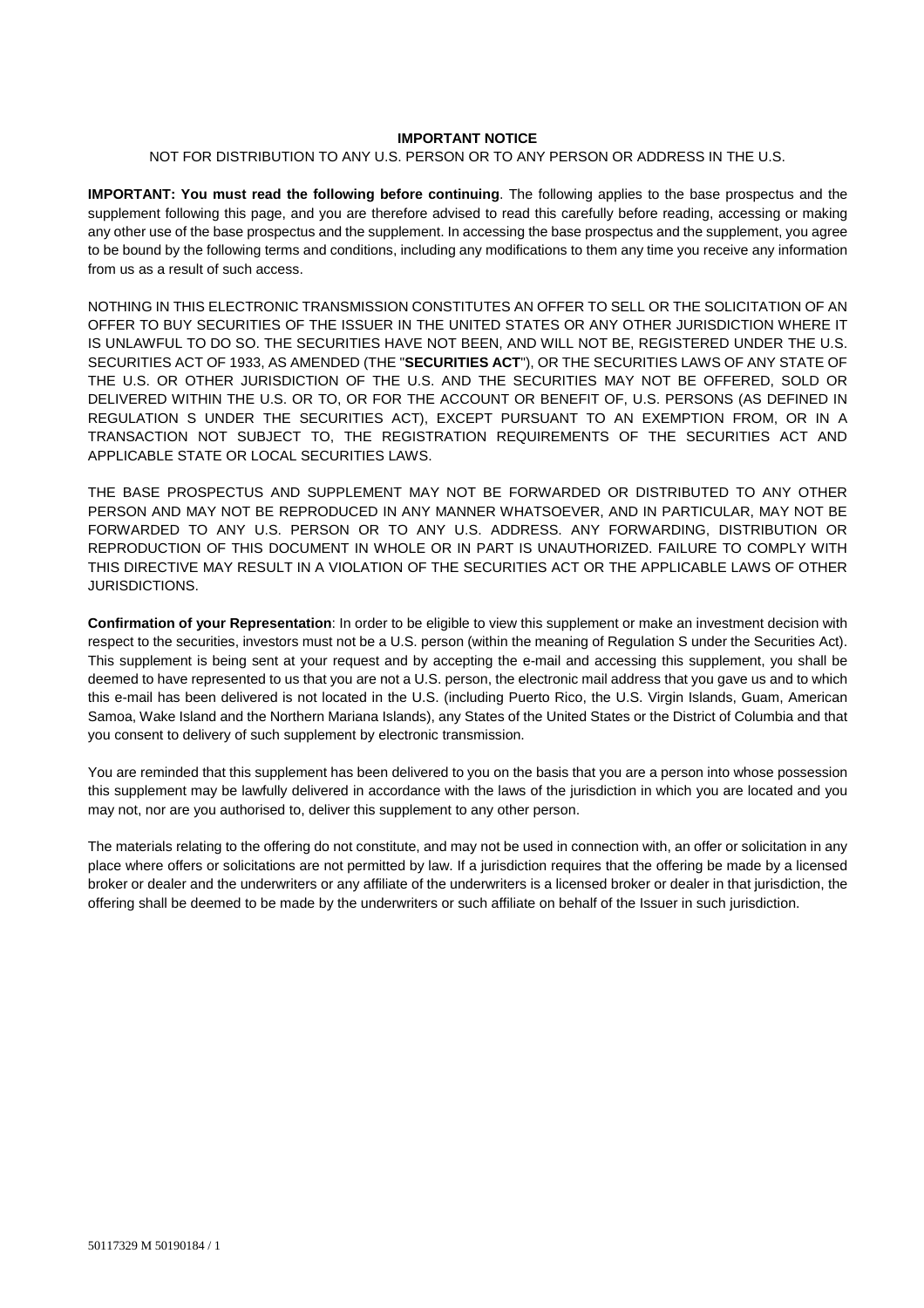# **FIRST SUPPLEMENT**  TO THE BASE PROSPECTUS DATED 29 JUNE 2021



#### **Nationale-Nederlanden Bank N.V.**

*(incorporated under the laws of the Netherlands with limited liability and having its statutory seat in The Hague, the Netherlands)* 

## **EUR 7,500,000,000 Covered Bond Programme**

#### **guaranteed as to payments of interest and principal by**

## **NN COVERED BOND COMPANY B.V.**

*(incorporated under the laws of the Netherlands with limited liability and having its statutory seat in Amsterdam, the Netherlands)*

This supplement (the "**Supplement**") is the first supplemental prospectus to the EUR 7,500,000,000 Covered Bond Programme (the "**Programme**") of Nationale-Nederlanden Bank N.V. (the "**Issuer**") and is prepared to update and amend the base prospectus dated 29 June 2021 (the "**Base Prospectus**") and is supplemental to, forms part of and should be read in conjunction with the Base Prospectus.

Capitalised terms used herein will have the meaning ascribed thereto in section 19 (*Glossary of Defined Terms*) of the Base Prospectus. Capitalised terms which are used but not defined in section 19 (*Glossary of Defined Terms*) of the Base Prospectus, will have the meaning attributed thereto in any other section of the Base Prospectus. To the extent that there is any inconsistency between (a) any statement in this Supplement or any statement incorporated by reference into the Base Prospectus by this Supplement and (b) any other statement in or incorporated by reference into the Base Prospectus, the statements in (a) will prevail.

This document is an amendment and a supplement to the Base Prospectus within the meaning of Regulation (EU) 2017/1129, including any commission delegated regulation thereunder, as amended or superseded (the "**Prospectus Regulation**"). This Supplement has been approved by the Dutch Authority for the Financial Markets (*Stichting Autoriteit Financiële Markten*, the "**AFM**") as competent authority under the Prospectus Regulation for the purpose of giving information with regard to the issue of Covered Bonds under the Programme. The AFM only approves this Supplement as meeting the standards of completeness, comprehensibility and consistency imposed by the Prospectus Regulation. Such approval should not be considered as an endorsement of the Issuer nor the CBC that is the subject of this Supplement nor as an endorsement of the quality of any Covered Bonds that are the subject of the Base Prospectus (as supplemented by this Supplement). Investors should make their own assessment as to the suitability of investing in the Covered Bonds.

The Base Prospectus and this Supplement are available on the website of the Issuer at https://www.nngroup.com/investors/nn-bank/secured-funding.htm as of the date of this Supplement and are available for viewing at the specified office of the Issuer at Prinses Beatrixlaan 35-37, 2595 AK The Hague, the Netherlands, where copies of the Base Prospectus and this Supplement and any documents incorporated by reference may also be obtained free of charge.

The date of this Supplement is 25 April 2022.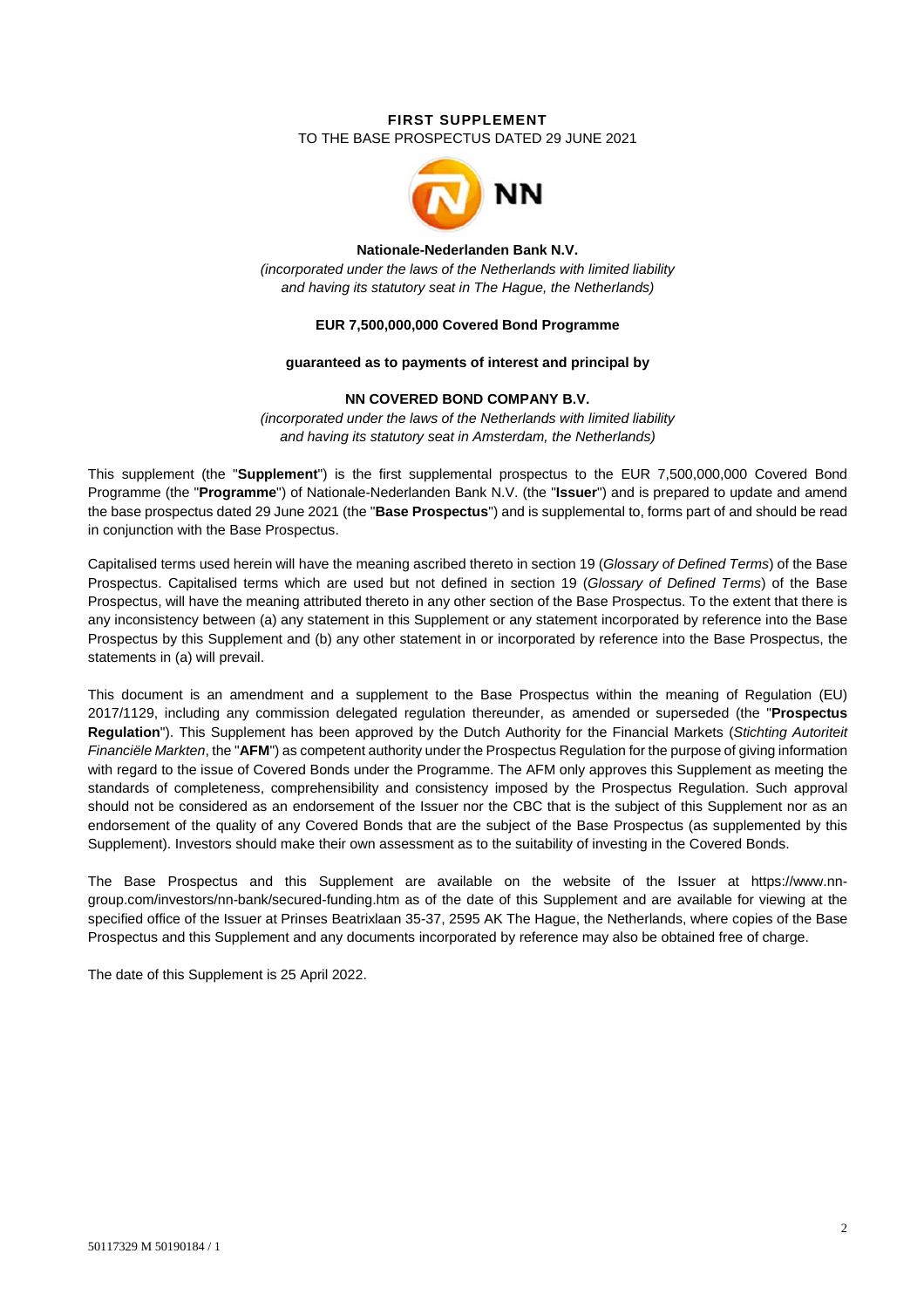#### **IMPORTANT INFORMATION**

The Issuer and the CBC (only as far as it concerns the CBC) accept responsibility for the information contained in this Supplement. To the best of their knowledge the information contained in this Supplement is in accordance with the facts and makes no omission likely to affect its import. Any information from third parties identified in this Supplement as such has been accurately reproduced and as far as the Issuer and the CBC are aware and are able to ascertain from the information published by a third party, does not omit any facts which would render the reproduced information inaccurate or misleading. The Issuer and the CBC accept responsibility accordingly.

No representation, warranty or undertaking, express or implied, is made and no responsibility is accepted by the Arranger, the Dealers or the Security Trustee as to the accuracy or completeness of the information contained or referred to in this Supplement or any other information provided or purported to be provided by or on behalf of the Arranger, a Dealer, the Security Trustee, the Issuer or the CBC in connection with the Programme. The Arranger, the Dealers and the Security Trustee accordingly disclaim all and any liability whether arising in tort or contract or otherwise which it might otherwise have in respect of such information.

The Issuer will furnish an additional supplement to the Base Prospectus in case of any significant new factor, material mistake or material inaccuracy relating to the information contained in the Base Prospectus and/or this Supplement which may affect the assessment of the Covered Bonds and which arises or is noticed between the time when this Supplement has been approved and the final closing of any Series or Tranche of Covered Bonds offered to the public or, as the case may be, when trading of any Series or Tranche of Covered Bonds on a regulated market begins, in respect of Covered Bonds issued on the basis of the Base Prospectus and this Supplement.

No person is or has been authorised to give any information or to make any representation not contained in or not consistent with the Base Prospectus and this Supplement or any other information supplied in connection with the Programme or the offering of the Covered Bonds and, if given or made, such information or representation must not be relied upon as having been authorised by the Issuer, the CBC, the Arranger or any of the Dealers.

Neither the Base Prospectus nor this Supplement nor any other information supplied in connection with the Programme or any Covered Bonds should be considered as a recommendation by the Issuer or the CBC that any recipient of the Base Prospectus, this Supplement or any other information supplied in connection with the Programme or any Covered Bonds should purchase any Covered Bonds. Each investor contemplating purchasing any Covered Bonds should make its own independent investigation of the financial condition and affairs and its own appraisal of the creditworthiness of the Issuer and the CBC. Neither the Base Prospectus nor this Supplement nor any other information supplied in connection with the Programme or the issue of any Covered Bonds constitutes an offer or invitation by or on behalf of the Issuer to any person to subscribe for or to purchase any Covered Bonds.

Forecasts and estimates in the Base Prospectus and this Supplement are forward looking statements. Such projections are speculative in nature and it can be expected that some or all of the assumptions underlying the projections will not prove to be correct or will vary from actual results. Consequently, the actual result might differ from the projections and such differences might be significant.

The distribution of the Base Prospectus and this Supplement and the offering, sale and delivery of the Covered Bonds may be restricted by law in certain jurisdictions. Persons into whose possession the Base Prospectus, this Supplement or any Covered Bonds comes must inform themselves about, and observe, any such restrictions. For a description of certain restrictions on offers, sales and deliveries of Covered Bonds and on distribution of the Base Prospectus, this Supplement and other offering material relating to the Covered Bonds, see section 5 (*Covered Bonds*) under '*Subscription and Sale*' of the Base Prospectus.

The Covered Bonds have not been approved or disapproved by the U.S. Securities and Exchange Commission, any state securities commission or any other regulatory authority in the United States, nor have any of the foregoing authorities passed upon or endorsed the merits of the accuracy or adequacy of the Base Prospectus and this Supplement. Any representation to the contrary is unlawful.

The Covered Bonds have not been and will not be registered under the Securities Act and include Covered Bonds in bearer form that are subject to United States tax law requirements. The Covered Bonds may not be offered, sold or delivered within the United States or to United States persons as defined in Regulation S under the Securities Act, except in certain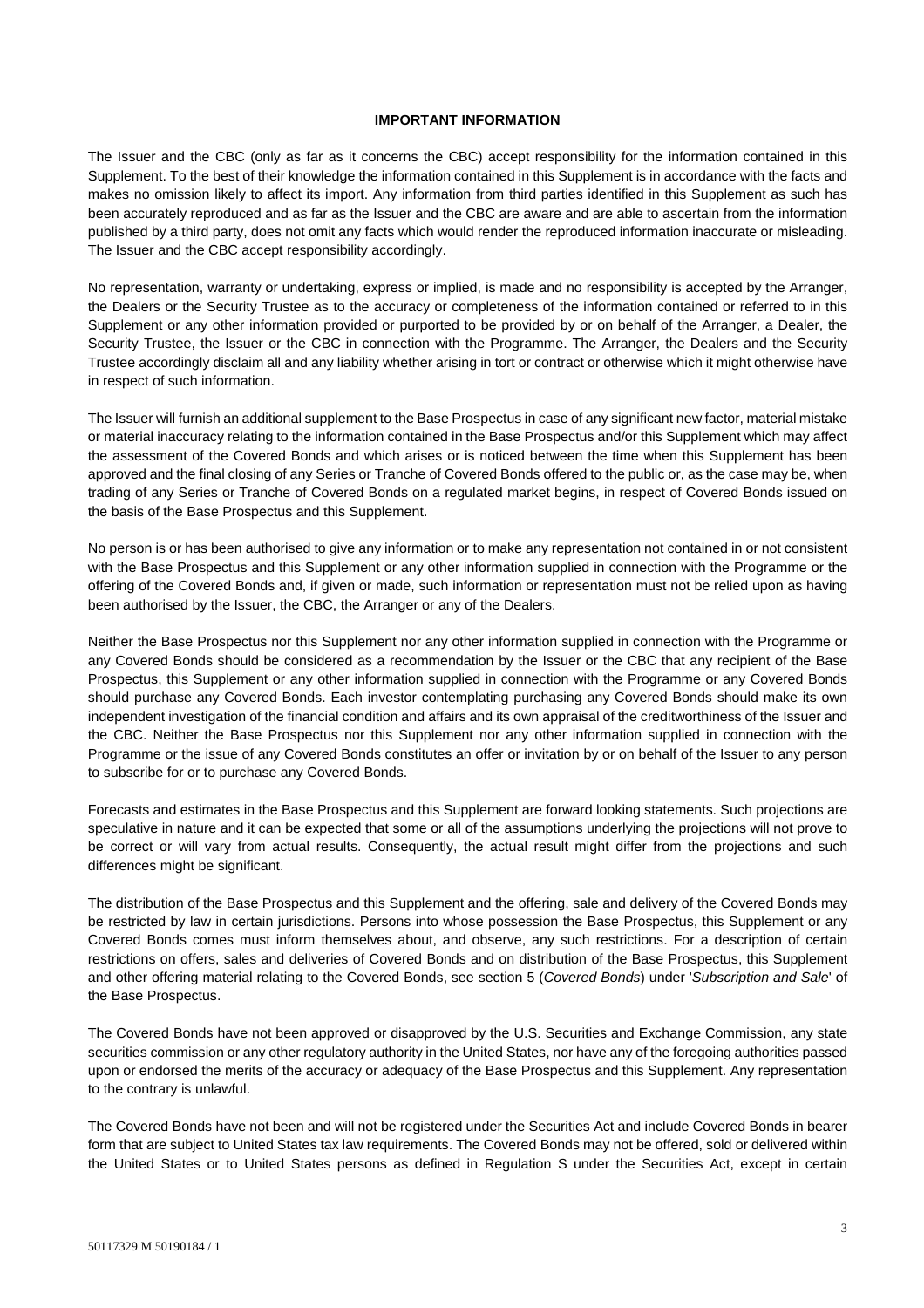transactions permitted by U.S. tax regulations and the Securities Act. See section 5 (*Covered Bonds*) under '*Subscription and Sale*' of the Base Prospectus.

The credit ratings included or referred to in the Base Prospectus and this Supplement will be treated for the purposes of the CRA Regulation as having been issued by S&P upon registration pursuant to the CRA Regulation. S&P is established in the European Union and has been registered by the European Securities and Markets Authority as credit rating agency in accordance with the CRA Regulation.

Whether or not a rating in relation to any Series of Covered Bonds will be treated as having been issued by a credit rating agency established in the EEA and registered in accordance with the CRA Regulation or as endorsed under the CRA Regulation by a credit rating agency established in the European Union and registered in accordance with the CRA Regulation will be disclosed in the relevant Final Terms.

If a Stabilising Manager is appointed for a Series or Tranche of Covered Bonds, the relevant Stabilising Manager will be set out in the applicable Final Terms. The Stabilising Manager or any duly appointed person acting for the Stabilising Manager may over-allot or effect transactions with a view to supporting the market price of the relevant Series of Covered Bonds at a level higher than that which might otherwise prevail. However, there is no assurance that the Stabilising Manager (or persons acting on behalf of a Stabilising Manager) will undertake stabilisation action. Any stabilisation action may begin on or after the date on which adequate public disclosure of the terms of the offer of the relevant Series or Tranche of Covered Bonds is made and, if begun, may be ended at any time, but it must end no later than the earlier of thirty (30) calendar days after the issue date and sixty (60) calendar days after the date of the allotment of the relevant Series or Tranche of Covered Bonds. Any stabilisation action or over-allotment must be conducted by the Stabilising Manager (or any persons acting on behalf of the Stabilising Manager) in accordance with all applicable laws and rules as amended from time to time.

All references in this document to '**€**', '**EUR**' and '**euro**' refer to the currency introduced at the start of the third stage of European economic and monetary union pursuant to the EU Treaty on the functioning of the European Union, as amended.

The Arranger, the Dealers and/or their affiliates may have engaged, and may in the future engage, in investment banking and/or commercial banking transactions with, and may perform services for, the Issuer and their affiliates in the ordinary course of business. In addition, in the ordinary course of their business activities, the Arranger, the Dealers and their affiliates may make or hold a broad array of investments and actively trade debt and equity securities (or related derivative securities) and financial instruments (including bank loans) for their own account and for the accounts of their clients. Such investments and securities activities may involve securities and/or instruments of the Issuer or Issuer's affiliates. The Arranger, the Dealers and/or their affiliates that have a lending relationship with the Issuer routinely hedge their credit exposure to the Issuer consistent with their customary risk management policies. Typically, the Arranger, such Dealers and their affiliates would hedge such exposure by entering into transactions which consist of either the purchase of credit default swaps or the creation of short positions in securities, including potentially the Covered Bonds issued under the Programme. Any such short positions could adversely affect future trading prices of Covered Bonds issued under the Programme. The Arranger, the Dealers and their affiliates may also make investment recommendations and/or publish or express independent research views in respect of such securities or financial instruments and may hold, or recommend to clients that they acquire, long and/or short positions in such securities and instruments.

**PROHIBITION OF SALES TO EEA RETAIL INVESTORS**: The Covered Bonds are not intended to be offered, sold or otherwise made available to and should not be offered, sold or otherwise made available to any retail investor in the EEA. For these purposes, a retail investor means a person who is one (or more) of: (i) a retail client as defined in point (11) of Article 4(1) of Directive 2014/65/EU (as amended, "**EU MiFID II**"); (ii) a customer within the meaning of Directive (EU) 2016/97 (as amended, "**IDD**"), where that customer would not qualify as a professional client as defined in point (10) of Article 4(1) of EU MiFID II; or (iii) not a qualified investor as defined in the Prospectus Regulation. Consequently no key information document required by Regulation (EU) No 1286/2014 (as amended, the "**EU PRIIPs Regulation**") for offering or selling the Covered Bonds or otherwise making them available to retail investors in the EEA has been prepared and therefore offering or selling the Covered Bonds or otherwise making them available to any retail investor in the EEA may be unlawful under the EU PRIIPs Regulation.

**EU MIFID II PRODUCT GOVERNANCE / TARGET MARKET**: The Final Terms in respect of any Covered Bonds will include a legend entitled "*EU MiFID II Product Governance*" which will outline the target market assessment in respect of the Covered Bonds and which channels for distribution of the Covered Bonds are appropriate. Any person subsequently offering, selling or recommending the Covered Bonds (an "EU distributor") should take into consideration the target market assessment; however, an EU distributor subject to EU MiFID II is responsible for undertaking its own target market assessment in respect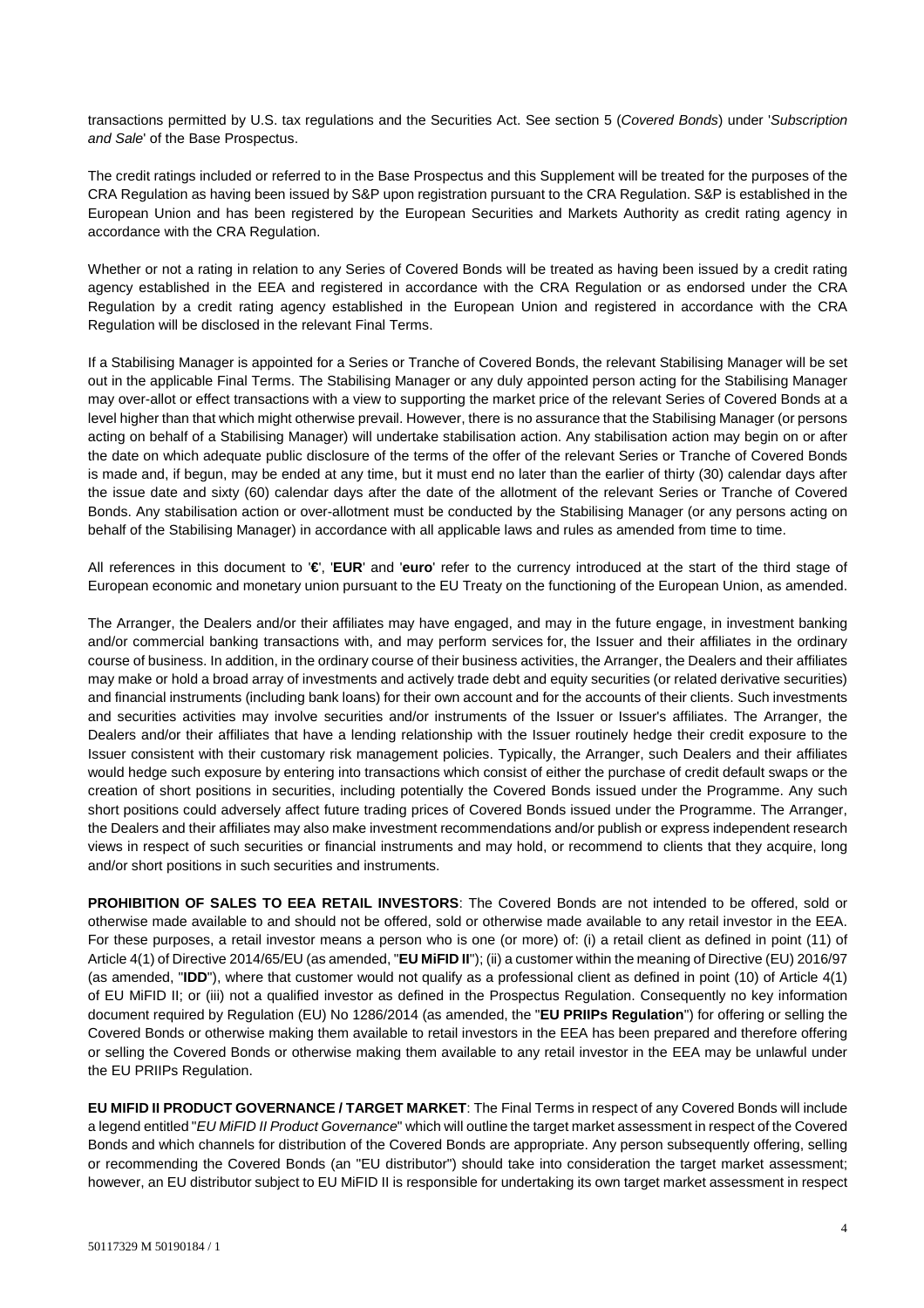of the Covered Bonds (by either adopting or refining the target market assessment) and determining appropriate distribution channels.

A determination will be made in relation to each issue about whether, for the purpose of the EU MiFID Product Governance rules under the EU MiFID Product Governance Rules, the Arranger and/or any Dealer subscribing for any Covered Bonds is a manufacturer in respect of such Covered Bonds, but otherwise neither the Arranger nor any Dealer nor any of their respective affiliates will be a manufacturer for the purpose of the EU MiFID Product Governance Rules.

**PROHIBITION OF SALES TO UK RETAIL INVESTORS**: The Covered Bonds are not intended to be offered, sold or otherwise made available to and should not be offered, sold or otherwise made available to any retail investor in the UK. For these purposes, a retail investor means a person who is one (or more) of: (i) a retail client, as defined in point (8) of Article 2 of Regulation (EU) No 2017/565 as it forms part of the laws of the United Kingdom by virtue of the European Union (Withdrawal) Act 2018 ("**EUWA**"); (ii) a customer within the meaning of the provisions of the FSMA and any rules or regulations made under the FSMA to implement Directive (EU) 2016/97, where that customer would not qualify as a professional client, as defined in point (8) of Article 2(1) of Regulation (EU) No 600/2014 as it forms part of the laws of the United Kingdom by virtue of the EUWA; or (iii) not a qualified investor as defined in Article 2 of Regulation (EU) 2017/1129 as it forms part of the laws of the United Kingdom by virtue of the EUWA. Consequently no key information document required by Regulation (EU) No 1286/2014 as it forms part of the laws of the United Kingdom by virtue of the EUWA (the "**UK PRIIPs Regulation**") for offering or selling the Covered Bonds or otherwise making them available to retail investors in the UK has been prepared and therefore offering or selling the Covered Bonds or otherwise making them available to any retail investor in the UK may be unlawful under the UK PRIIPs Regulation.

**UK MIFIR PRODUCT GOVERNANCE / PROFESSIONAL INVESTORS AND ECPS ONLY TARGET MARKET**: The Final Terms in respect of any Covered Bonds may include a legend entitled "*UK MiFIR Product Governance*" which will outline the target market assessment in respect of the Covered Bonds and which channels for distribution of the Covered Bonds are appropriate. Any person subsequently offering, selling or recommending the Covered Bonds (a "**UK distributor**") should take into consideration the target market assessment; however, a UK distributor subject to the FCA Handbook Product Intervention and Product Governance Sourcebook (the "**UK MiFIR Product Governance Rules**") is responsible for undertaking its own target market assessment in respect of the Covered Bonds (by either adopting or refining the target market assessment) and determining appropriate distribution channels.

A determination will be made in relation to each issue about whether, for the purpose of the UK MiFIR Product Governance Rules, any Arranger and/or any Dealer subscribing for any Covered Bonds is a manufacturer under the UK MIFIR Product Governance Rules in respect of such Covered Bonds, but otherwise neither the Arranger nor the Dealers nor any of their respective affiliates will be a manufacturer for the purpose of the UK MIFIR Product Governance Rules.

**BENCHMARKS REGULATION**: Interest and/or other amounts payable under the Covered Bonds may be calculated by reference to certain reference rates. Any such reference rate may constitute a benchmark under the Benchmarks Regulation. If any such reference rate does constitute such a benchmark, the relevant Final Terms will indicate whether or not the administrator thereof is included in the register of administrators and benchmarks established and maintained by ESMA pursuant to Article 36 (*Register of administrators and benchmarks*) of the Benchmarks Regulation.

Not every reference rate will fall within the scope of the Benchmarks Regulation. Furthermore, transitional provisions in the Benchmarks Regulation may have the result that an administrator of a particular benchmark is not required to appear in the register of administrators and benchmarks at the date of the relevant Final Terms. The registration status of any administrator or benchmark under the Benchmarks Regulation is a matter of public record and, save where required by applicable law, the Issuer does not intend to update any Final Terms to reflect any change in the registration status of the administrator.

Amounts payable under the Covered Bonds may, *inter alia*, be calculated by reference to EURIBOR which is provided by EMMI. As at the date of this Supplement, EMMI in relation to it providing EURIBOR appears in the register of administrators and benchmarks established and maintained by ESMA pursuant to Article 36 of the Benchmarks Regulation.

Amounts payable under the Covered Bonds may, *inter alia*, be calculated by reference to €STR, which is provided by the ECB. As at the date of this Supplement, as far as the Issuer is aware, the ECB is excluded from the scope of the Benchmarks Regulation pursuant to Article 2(2)(a) of the Benchmarks Regulation, as a consequence whereof the ECB as administrator of €STR is not currently required to obtain authorisation or registration and therefore does not appear in the aforementioned register.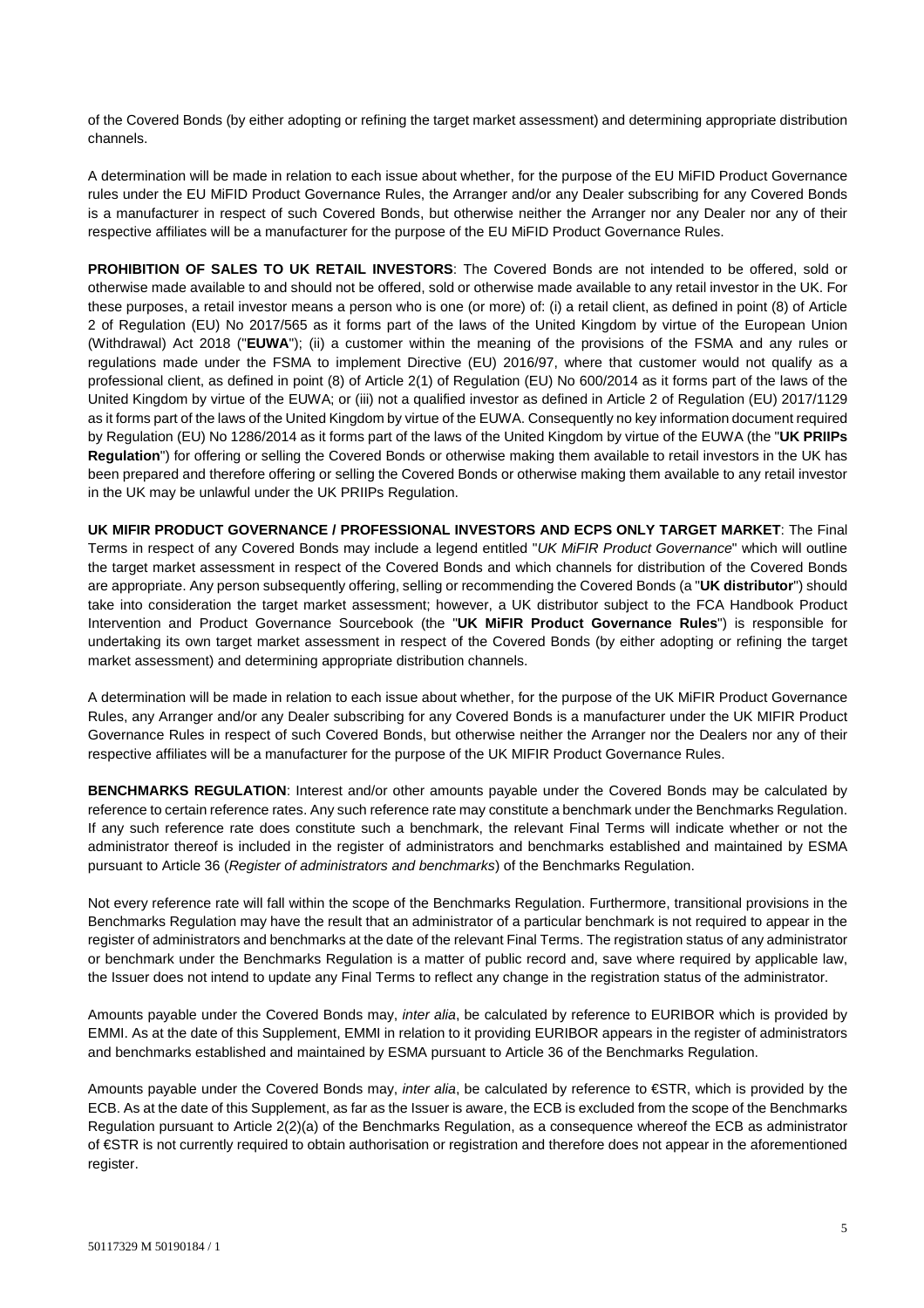## **INTRODUCTION**

In view of some recent developments within or in relation to Nationale-Nederlanden Bank N.V. and to implement the possibility to issue 'Green' Covered Bonds, Nationale-Nederlanden Bank N.V. updates the Base Prospectus by means of this Supplement.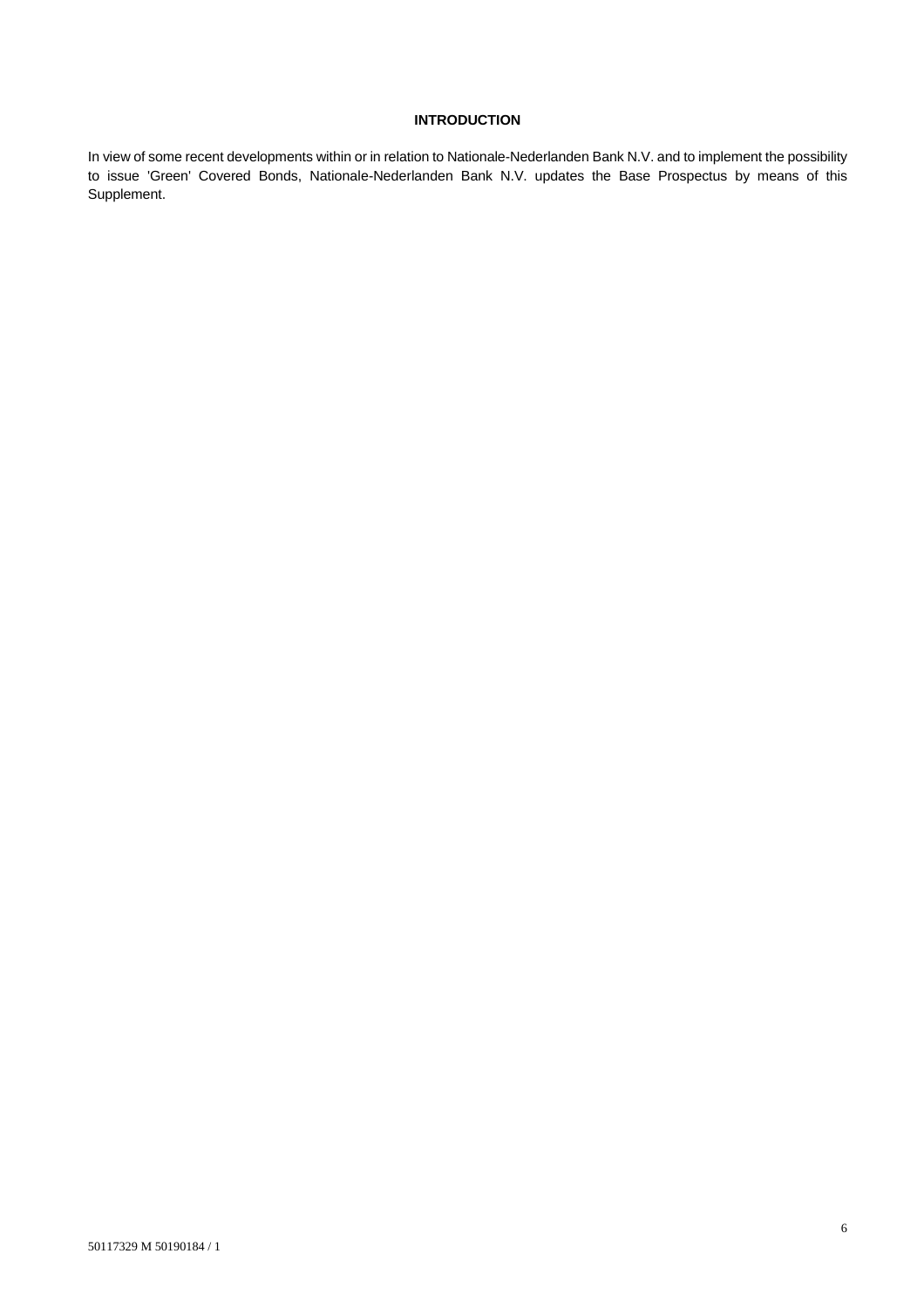#### **CERTAIN MODIFICATIONS TO THE BASE PROSPECTUS**

The following are amendments to the Base Prospectus.

In this Supplement, we note that the following typographical emphasis have the following meaning:

- Underlined: this wording is newly added and forms part of the Base Prospectus.
- Strike through: this wording is deleted and no longer forms part of the Base Prospectus.

## **1. GENERAL**

#### **Section 2 (***Risk factors***)**

1. In section 2 (*Risk factors*) on page 19 under paragraph A. *Risks related to the Issuer's financial situation*, the second paragraph of the risk factor "*The Issuer's business, revenues, results of operations, financial condition and prospects are materially affected by the condition of global financial markets and economic conditions generally*", will be replaced by the following paragraph:

"The COVID-19 crisis has had and continues to have a major impact on the Dutch, European and global economy and health systems and may have further significant impacts. The COVID-19 pandemic, as well as monetary policy to mitigate its effects, has impact on both supply and demand in the general economy. Worldwide, supply chain disruptions and labour and energy shortages partially restrict economic growth. The inflation in the EEA has risen to approximately five per cent. by end of 2021. Potentially, additional inflation might be driven by further rising of energy prices and impact of the Russian/Ukraine crisis (see below). The impact of inflationary developments on the Issuer's balance sheet depends on inflation itself, but also on how other market factors move, amongst others driven by the response by central banks to rising inflation, or market expectations by investors. High unemployment levels, reduced consumer and government spending levels, government monetary and fiscal policies, inflation rates, interest rates, credit spreads and credit default rates, liquidity spreads, currency exchange rates, market indices, equity and other securities prices, real estate prices, the volatility and strength of the capital markets, political events and trends in terrorism, cybercrime, cyberattack, real estate value and changes in customer behaviour have negatively affected the Issuer in the past and will continue to could have an adverse effect in the future on the Issuer's financial condition and/or results of operations (and the ability of the CBC to perform its obligation under the Guarantee). All of these factors are impacted by changes in financial markets and developments in the global and European economies."

2. In section 2 (*Risk factors*) on page 19 under paragraph A. *Risks related to the Issuer's financial situation*, after the last paragraph of the risk factor "*The Issuer's business, revenues, results of operations, financial condition and prospects are materially affected by the condition of global financial markets and economic conditions generally*", the following paragraphs are added:

"In addition, the Issuer is exposed to risks arising out of geopolitical events or political developments, such as trade barriers, exchange controls, sanctions and other measures taken by sovereign governments that may hinder economic or financial activity levels. Furthermore, unfavourable political, military or diplomatic events, including secession movements or the exit of other member states from the EU, pandemics and widespread public health crises (including the current COVID-19 pandemic as described above and any future epidemics or pandemics), state and privately sponsored cyber and terrorist acts or threats, and the responses to them by governments and markets, could negatively affect the business and performance of the Issuer including as a result of the indirect effect on regional or global trade and/or on the Issuer's customers. Should any such event occur, it could have a material adverse effect on the Issuer's business, revenues, results of operations, financial condition and prospects.

In addition, the Issuer is exposed to risks arising out of armed conflict, such as the Russia/Ukraine conflict that started to escalate in February 2022 and related consequences for geopolitical stability, food and energy supply and prices, and cross-border financial transactions, including as a result of economic sanctions. The Russia/Ukraine war currently does not directly impact the Issuer, but given the uncertainties and ongoing developments regarding the invasion of Ukraine and related international response measures, including sanctions, capital controls, restrictions on SWIFT access and restrictions on central bank activity, the potential regional and global economic impact and potential impact on the Issuer's business, revenues, results of operations, financial condition and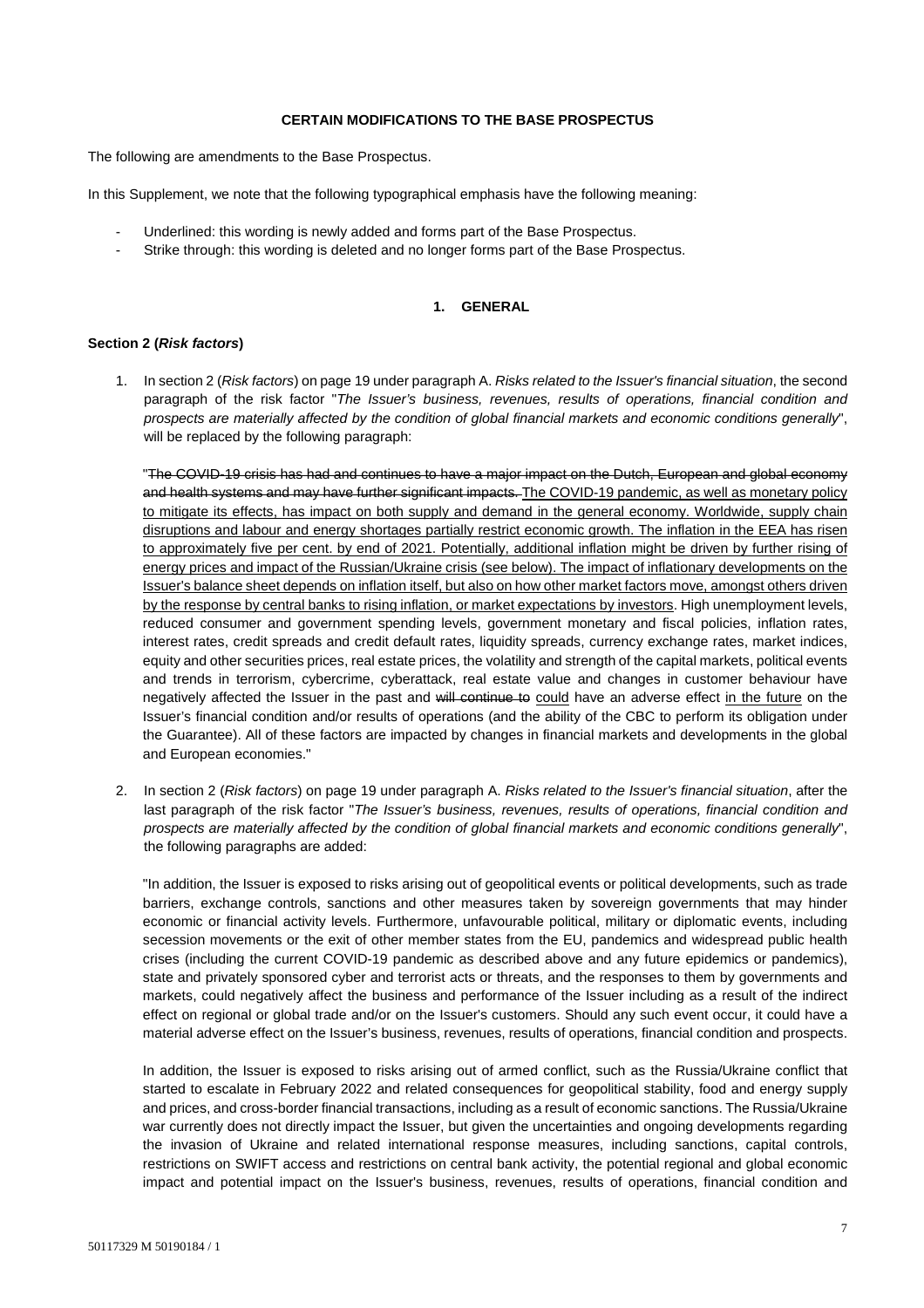prospects remains uncertain."

3. In section 2 (*Risk factors*) on page 20 under paragraph A. *Risks related to the Issuer's financial situation*, the first paragraph of the risk factor "*The Issuer's residential and commercial mortgage portfolio is exposed to the risk of default by borrowers and to declines in real estate prices; these exposures are concentrated in the Netherlands*", will be replaced by the following paragraph:

"The balance sheet of the Issuer mainly predominantly consists of a mortgage loan portfolio and loans to professional counterparties (financial institutions) in the Netherlands (see also risk factors '*The Issuer is exposed to credit risk*' and '*Risks related to the Issuer being primarily focused on Dutch mortgage loan business*'). The Issuer is exposed to the risk of default by borrowers under mortgage loans. Borrowers may default on their obligations due to bankruptcy, lack of liquidity, downturns in the economy generally or declines in real estate prices, operational failure, fraud or other reasons. The value of the secured property in respect of these mortgage loans is exposed to decreases in real estate prices, arising for instance from downturns in the economy generally, oversupply of properties in the market, rising interest rates and changes in tax or other regulations related to housing (such as the decrease in deductibility for tax purposes of interest on mortgage payments as well as rules on prepayment). Furthermore, the value of the secured property in respect of these mortgage loans is exposed to destruction and damage resulting from floods and other natural and man-made disasters. Damage or destruction of the secured property also increases the risk of default by the borrower. For the Issuer, a large majority of these exposures are concentrated in the Netherlands because most of the its mortgage loans have been advanced, and are secured by commercial and residential property, in the Netherlands. As of the date of this Base Prospectus, almost all of the aggregate principal amount of mortgage loans advanced in the Netherlands is secured by residential property, and a relatively small amount by commercial property. An economic slowdown as a consequence of the COVID-19 pandemic, especially in the Netherlands, is expected to cause an increase in the default on mortgage loans. An increase of defaults, or the likelihood of defaults, under the mortgage loans, or a decline in property prices in the Netherlands, has had, and could have, a material adverse effect on the Issuer's results of operations and financial condition."

4. In section 2 (*Risk factors*) on page 23 under paragraph A. *Risks related to the Issuer's financial situation*, the following wording will be added as a new eleventh risk factor:

#### "**Complaints and compensation arrangements for consumer loans with variable interest rate**

As a recent development in the Dutch consumer credit industry, several credit providers are involved in legal proceedings before the KiFiD and Dutch courts regarding variable interest in revolving consumer credit loans which are resulting in compensation arrangements by credit providers. For example, KiFiD issued rulings against other credit providers on contractual terms that give credit providers the unconditional right to change the variable interest rate of loans provided to consumers (including revolving credits). KiFiD ruled that if the contractual terms do not specify the grounds for changing the interest rate, the consumer may expect the only relevant circumstances that can play a role in changing the interest rate to be market developments.

As a result, the difference between the contractual rate and the average market rate is set at the moment the contract is entered into. From then on, the contractual rate should follow movements of the average market rate. In order to establish whether the credit provider followed market developments, KiFiD compares the course of the contractual interest rate with certain average interest rates published by Statistics Netherlands and DNB. If the recalculation shows that the consumer paid more than the relevant offeror was allowed to charge, then the relevant offeror must repay the overpaid interest according to KiFiD.

Holders of consumer credit loans with variable interest rates which do not meet the KiFiD requirements described in the rulings referred to above may be entitled to be compensated. As a result, the Issuer has investigated the impact on the Issuer and the analysis revealed that certain clients, including clients from OHRA Bank and former Delta Lloyd Bank, have paid too much interest when applying the concepts underlying the KiFiD rulings. Although at the date of this Base Prospectus, the Issuer is not involved in any civil, KiFiD or arbitration proceedings in this respect, in line with the KiFiD ruling, the Issuer has issued a press release on 23 December 2021, communicating that it will compensate consumers for excess interest paid. As at 31 December 2021, this has led to a total provision of EUR 22.9 million, of which EUR 17.4 million related to the compensation of consumer credit customers for excess interest paid and EUR 5.5 million related to the expected operational handling of the claims.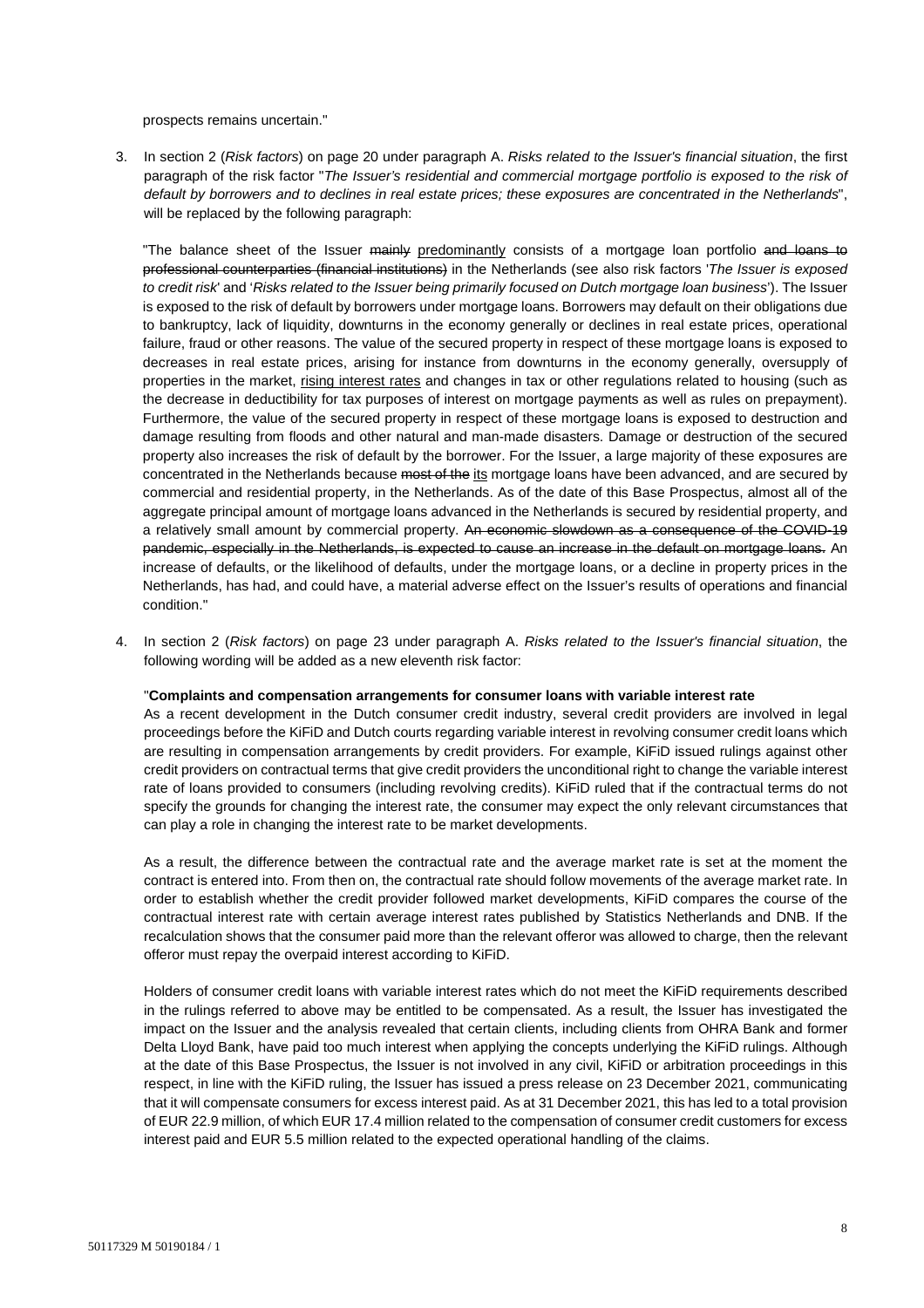Repayment of overpaid interest to or other compensation of consumers as a result of the foregoing adversely affects the Issuer's return on its consumer loans. Furthermore, there is a risk that KiFiD's rulings in respect of consumer credit loans with variable interest rates could also be applied to other financial products sold to Dutch consumers and as such may have a certain knock-on effect on other products. See also the risk factor '*Risk related to interest rate adjustments*', regarding a KiFiD ruling with regard to mortgage loans with a floating rate of interest."

### **Section 4 (***Nationale-Nederlanden Bank N.V.***)**

5. In section 4 (*Nationale-Nederlanden Bank N.V.*) on page 72, after the last paragraph under *'Brief history*' the following paragraph will be added:

"On 31 July 2021, the Issuer entered into a legal merger with Nationale-Nederlanden Beleggingsrekening N.V. ("**NN Beleggingsrekening**"), a fully owned subsidiary of the Issuer. On 1 August 2021, the legal merger between the Issuer and NN Beleggingsrekening became effective. As a result of this merger, NN Beleggingsrekening ceased to exist as a separate legal entity and the Issuer acquired all assets and liabilities of NN Beleggingsrekening under universal title of succession."

6. In section 4 (*Nationale-Nederlanden Bank N.V.*) on page 73, the paragraph *'Subsidiaries*' will be replaced by the following:

### "**Subsidiaries**

The Issuer has three two fully-owned subsidiaries:

- Woonnu B.V., which was founded on 13 August 2019 with statutory seat in The Hague, the Netherlands. Woonnu B.V. is a new mortgage provider in the Dutch market focusing on sustainable living and offers mortgage solutions for the purchase of energy efficient properties and/or investments to increase the energy efficiency of residential properties. It is a platform, in which investors can invest directly in the sustainability transition of the Dutch housing market.
- HQ Hypotheken 50 B.V., which was founded on 21 August 2012 with statutory seat in Rotterdam, the Netherlands. Through this subsidiary, the Issuer offered mortgage loans to new customers via a third-party mortgage service provider until April 2020.
- Nationale-Nederlanden Beleggingsrekening N.V. This is a dormant company, not currently conducting any business or other activities. It is intended to merge Nationale-Nederlanden Beleggingsrekening N.V. into the Issuer in 2021."
- 7. In section 4 (*Nationale-Nederlanden Bank N.V.*) on page 73, the organisation structure in the paragraph '*Organisation*', on page 73 will be replaced by the following organisation structure:

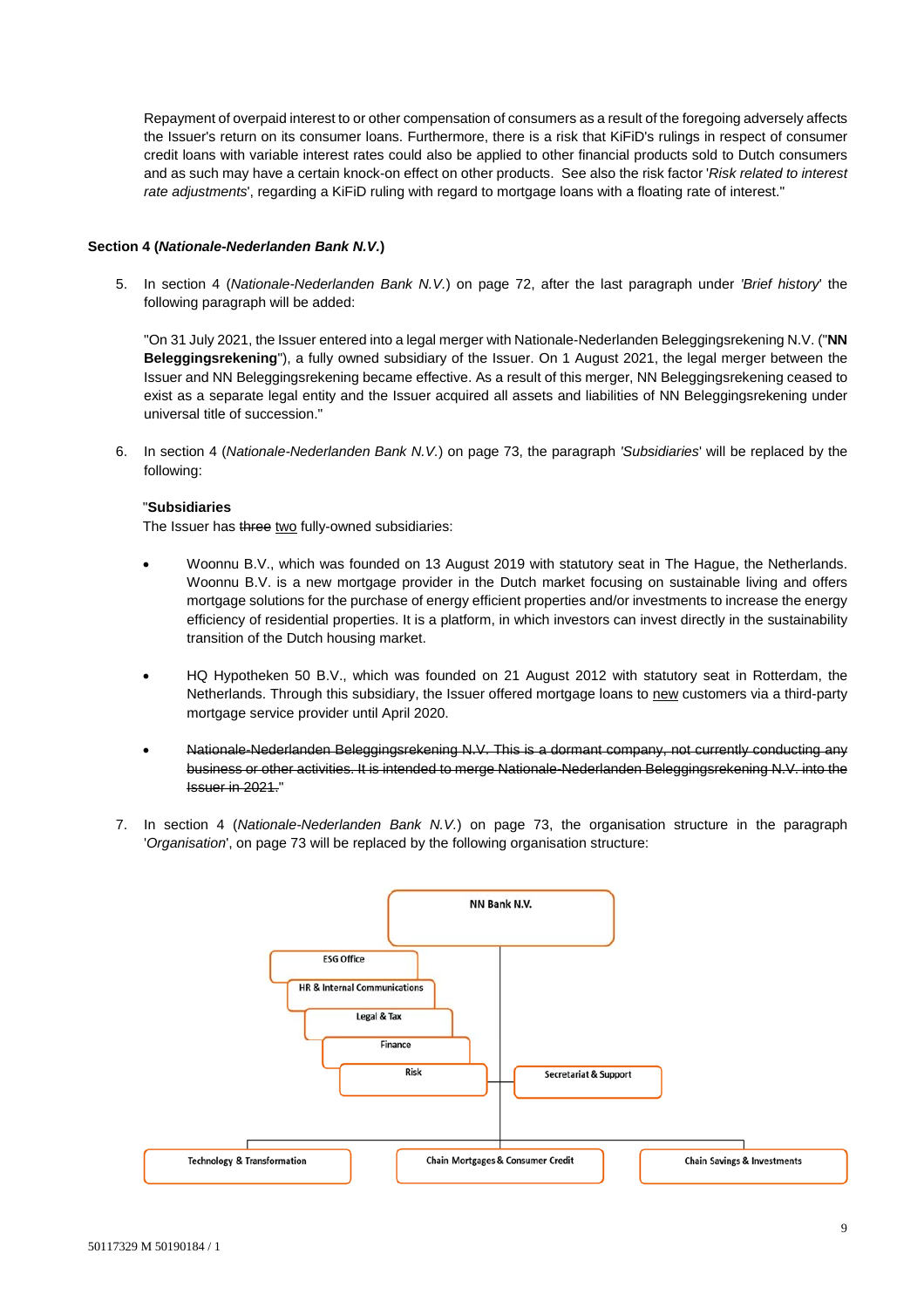8. In section 4 (*Nationale-Nederlanden Bank N.V.*) on page 74, the sub-paragraph '*Mortgage Loans*' under '*Business*' will be replaced by the following:

### "Mortgage Loans

The Issuer's mortgage loan portfolio is well diversified over multiple loan part redemption types, including annuity and linear (38 41 per cent.), bank and insurance savings (49 17 per cent.), life and investments (8 6 per cent.), interest only (33 per cent.) and other (2 3 per cent.) as at 31 December 2020 2021. When looking at recent production, i.e. new origination in 2020 2021, then the Issuer sees that the majority of mortgage loan parts have an annuity or linear redemption type (64 59 per cent.), followed by interest only (28 31 per cent.), bank savings and insurance savings (4.2 per cent.) and other (8 per cent.). Mainly due to the low interest rate environment, in the past few years the Issuer has seen a shift to longer interest reset tenors. Consequently, the vast majority of mortgage loan parts have fixed-rate reset tenors of 10 years or above, i.e. 88 as at 31 December 2021, approximately 90 per cent. for both the entire mortgage portfolio of the Issuer and for the newly originated mortgage loans in 2020 2021."

9. In section 4 (*Nationale-Nederlanden Bank N.V.*) on page 77, after the last paragraph under *'Legal proceedings*' the following paragraph will be added:

"As of the date of this Base Prospectus, the Issuer is not involved in any legal proceedings regarding the variable interest rate for revolving consumer credit loans. Also see the risk factor '*Complaints and compensation arrangements for consumer loans with variable interest rate*'."

10. In section 4 (*Nationale-Nederlanden Bank N.V.*) on page 78, the fourth paragraph under *'Unit-linked products*' will be replaced by the following:

"Woekerpolis.nl requested the District Court in Rotterdam to declare that Nationale-Nederlanden sold products which are defective in various respects. Woekerpolis.nl alleges that Nationale-Nederlanden failed to meet the required level of transparency regarding cost charges and other product characteristics, failed to warn policyholders of certain product related risks, such as considerable stock depreciations, the inability to realise the projected final policy value, unrealistic capital projections due to differences in geometric versus arithmetic returns and that certain general terms and conditions regarding costs were unfair. On 19 July 2017, the District Court in Rotterdam rejected all claims of Woekerpolis.nl and ruled that Nationale-Nederlanden has generally provided sufficient information on costs and premiums. Woekerpolis.nl has lodged an appeal with the Court of Appeal in The Hague against the ruling of the District Court in Rotterdam. On 23 February 2021, the Court of Appeal in The Hague rendered an interim ruling in which it refers preliminary questions to the Dutch Supreme Court to obtain clarity on the relation between the specific rules and regulations that apply to insurers when offering unit-linked products and the general principles of Dutch civil law. The collective action before the Court of Appeal in The Hague will be deferred until the Dutch Supreme Court has answered the preliminary questions by means of a ruling expected in Q4 2021 submitting preliminary questions to the Dutch Supreme Court to obtain clarity on the interpretation of certain principle questions of law that are relevant in disputes concerning unit-linked policies. The questions concern the relationship between the specific Dutch regulations applicable to insurers regarding the provision of (pre)contractual information and Dutch civil law and the impact thereon by European law. On 11 February 2022, the Supreme Court answered the questions of law submitted to it by the Court of Appeal in The Hague. The Supreme Court primarily considers that Dutch civil law is applicable to the legal relationship between an insurer and a policyholder. It is up to lower courts to decide whether Dutch civil law entails obligations to provide information in addition to the obligations arising from specific regulations and, if so, which obligations. The Supreme Court holds that potential additional information obligations must satisfy the criteria formulated by the European Court of Justice in the abovementioned judgment of 2015. The Supreme Court finds that, if the lower court were to decide that certain additional information obligations apply, the courts have to judge whether these information obligations (1) pertain to information that is clear and accurate, (2) are necessary for a proper understanding of the essential characteristics of the unit-linked policy and (3) enable the insurer to identify with sufficient foreseeability the additional information that must be provided and that the policyholder may expect. The judgment has no direct consequences for customers with a unit-linked policy. The Court of Appeal in The Hague will now resume the collective proceedings between Woekerpolis.nl and Nationale-Nederlanden."

11. In section 4 (*Nationale-Nederlanden Bank N.V.*) on pages 78 - 79, the sixth paragraph under *'Unit-linked products*' will be replaced by the following:

"Wakkerpolis primarily concentrates on the recovery of initial costs for policyholders by claiming that there is no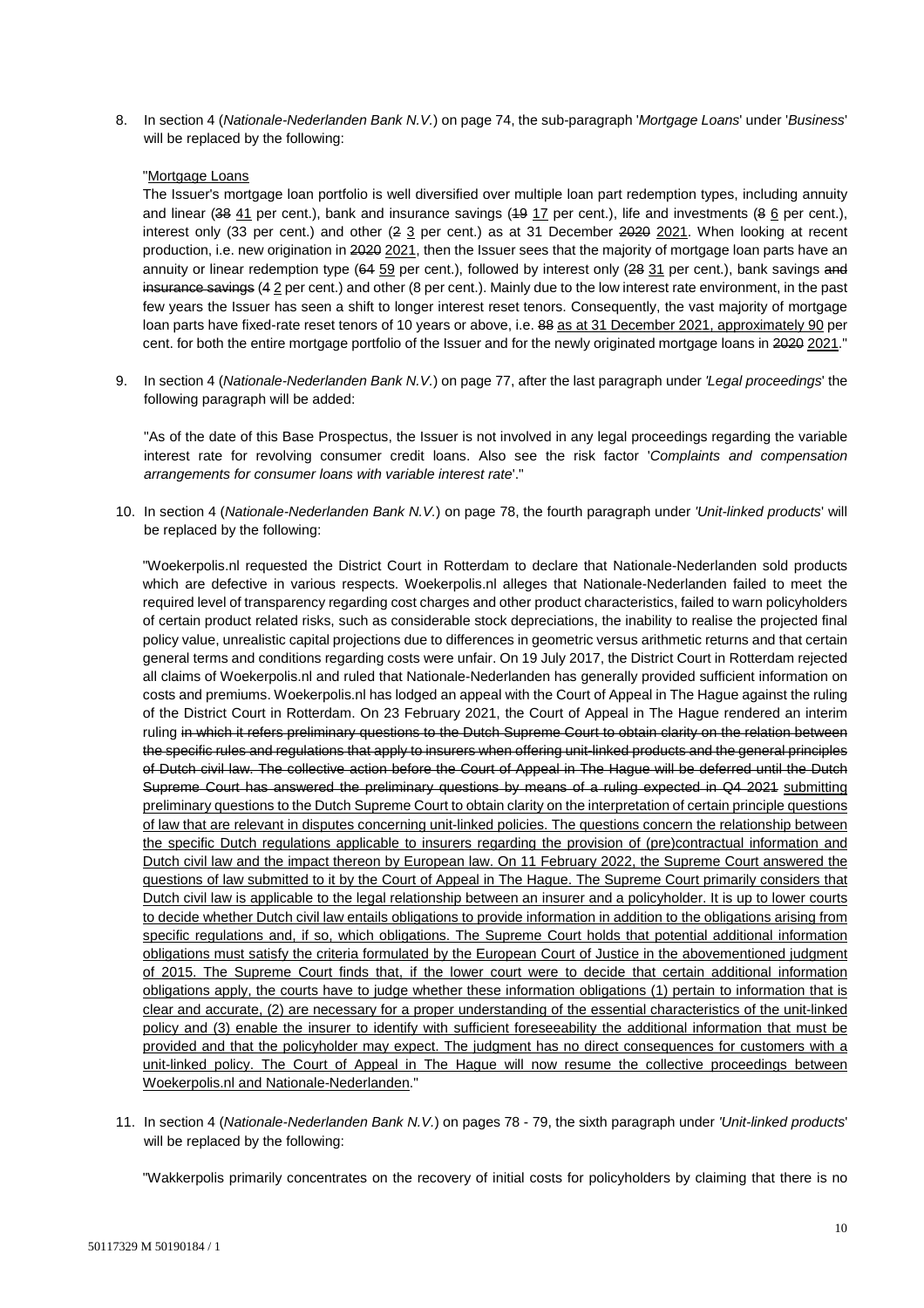contractual basis for charging initial costs and that the insurer is obliged to warn against the leverage and capital consumption effect. In an interim ruling in the collective action initiated by Wakkerpolis rendered on 22 April 2020, the District Court in Rotterdam dismissed Wakkerpolis' claim to recalculate the value of unit-linked products without initial costs. With respect to unit-linked products issued after 1994, the District Court concluded that Nationale-Nederlanden complied with the precontractual information requirements prescribed by law and regulations applicable at the time and in principle all costs (including initial costs) were agreed upon by parties (*wilsovereenstemming*). With respect to unit-linked products issued before 1994, Nationale-Nederlanden is to demonstrate that for these unit-linked products it provided precontractual information on the (effect of) costs and risk premiums for life insurance cover included in the gross premium and net example capitals. For unit-linked products issued before 1 August 1999, the District Court ruled that policyholders were not sufficiently informed by Nationale-Nederlanden on the effect of costs on the surrender value or paid up value of a policy, leading to an absence in the agreement between parties (*leemte*). Nationale-Nederlanden is requested to inform the District Court whether the allocation system used by Nationale-Nederlanden to settle initial costs would negatively affect the value of policies in case of early surrendering or conversion into paid up policies, compared to another common allocation system used in the insurance industry. On 2 June 2021, after Nationale-Nederlanden and Wakkerpolis expressed their opinion on the aforementioned topic in the proceedings the District Court issued rendered an interim judgment that does not yet contain a ruling on the subject matter, but in which it granted granting Wakkerpolis the right to supplement its claims and requirements, after which the proceedings will continue (including an oral hearing). A final ruling in first instance is therefore not expected before mid in Q2 2022."

12. In section 4 (*Nationale-Nederlanden Bank N.V.*) on page 79, the following new paragraph will be added after the paragraph '*Unit-linked products*':

#### "**Consent Solicitation**

On 15 March 2022, the Issuer gave a notice of a meeting of covered bondholders in respect of all covered bonds issued under its EUR 5,000,000,000 conditional pass-through covered bond programme (the "**Conditional Pass-Through Covered Bond Programme**") for the purpose of soliciting a consent to the transfer of such covered bonds from the Conditional Pass-Through Covered Bond Programme to this Programme by replacing the guarantor with the CBC and to modify and/or replace the final terms and the conditions of all series outstanding under the Conditional Pass-Through Covered Bond Programme with the Final Terms and Terms and Conditions of this Programme to provide that, instead of being "conditional pass-through" covered bonds, the covered bonds will instead become "soft bullet" Covered Bonds as proposed by the Issuer for approval by a programme resolution.

On 8 April 2022, a meeting of covered bondholders was held at which meeting the covered bondholders were invited to consider and, if thought fit, vote in favour of the programme resolution. The programme resolution was passed at the meeting and the proposed amendments shall be implemented and pursuant thereto, all covered bonds outstanding under the Conditional Pass-Through Covered Bond Programme shall be transferred to this Programme and are now outstanding under and form part of this Programme.

13. In section 4 (*Nationale-Nederlanden Bank N.V.*) on pages 79 - 80, the paragraph '*Members of the Supervisory Board*', will be replaced by the following:

#### "*Members of the Supervisory Board*

As at the date of this Base Prospectus, the Supervisory Board consists of the following persons:

- Mr. A.A.G. (André) Bergen (1950), chair (independent), former CEO of the Belgian KBC Group, is an experienced management and supervisory board member of a large financial institutions;
- Mrs A.M. (Anne) Snel-Simmons 1968) (independent), partner Risk, Compliance & Legal at DIF Capital Partners and Supervisory Board member of NatWest Markets N.V., also chair of the audit and risk committee of the supervisory board of Nationale-Nederlanden Bank N.V.;
- Mr D. (Delfin) Rueda (1964) also chief financial officer and member of the executive board of NN Group and member of the supervisory boards of amongst others Nationale-Nederlanden Levensverzekering Maatschappij N.V., Movir N.V., Nationale-Nederlanden Schadeverzekering Maatschappij N.V., NN Non-Life Insurance N.V., chair of the supervisory board of NN Re N.V. and chair of CFO Forum member of the audit and risk committee of the supervisory board of Nationale-Nederlanden Bank N.V., chair of the supervisory board of NN Re N.V., chair of the audit and risk committee of the supervisory board of Adyen N.V., non-executive director Allfunds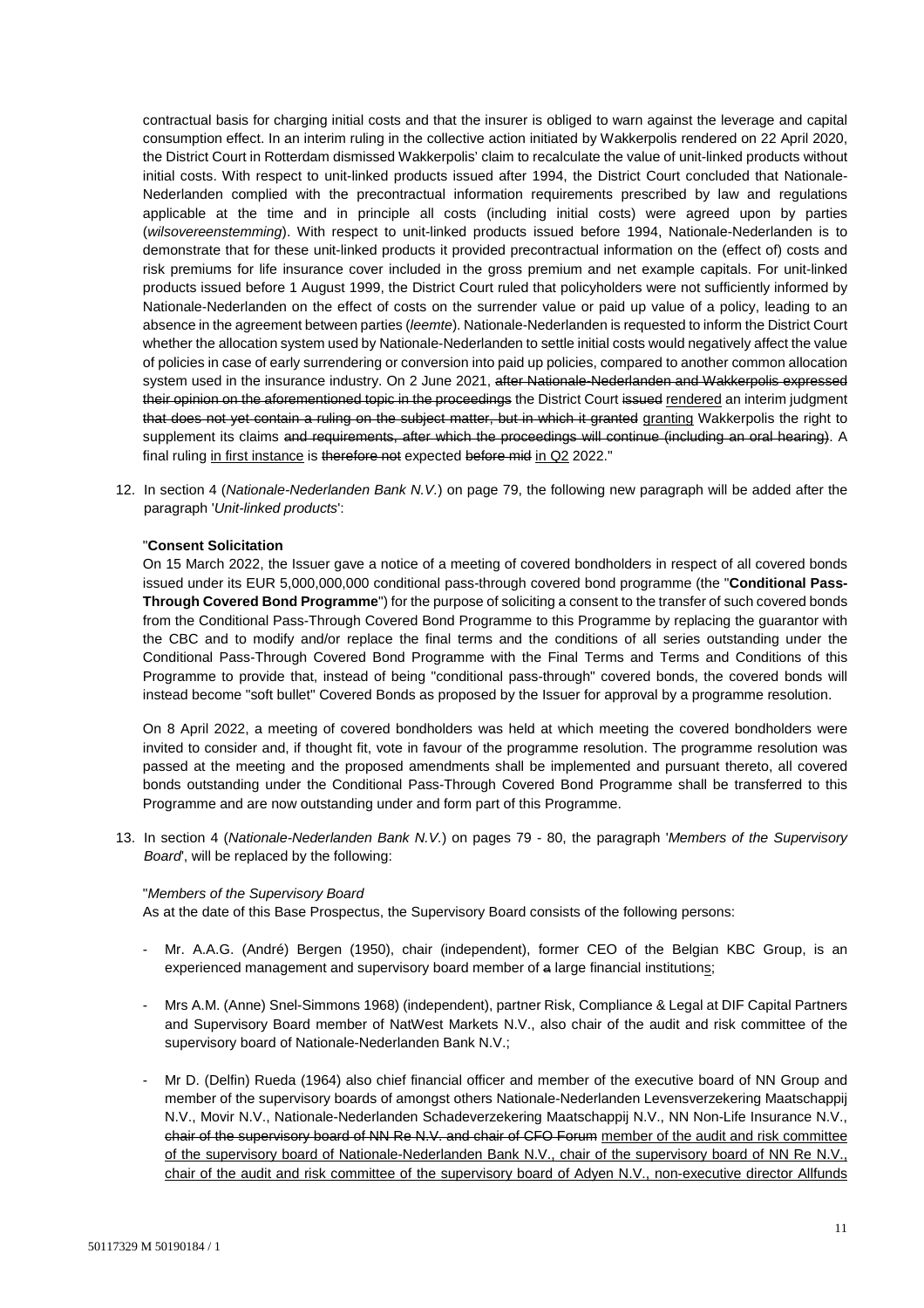Group and Allfunds Bank and chair of European Insurance CFO Forum. NN Group has announced that Mr. D. Rueda will leave NN Group as of 1 July 2022. It is expected that he will resign as a member of the Supervisory Board of NN Bank; and

Mr T. (Tieerd) Bosklopper (1975), also CEO Netherlands Non-life, Banking & Technology and Member of the Management Board NN Group and chair of the Dutch Association of Insurers (*Verbond van Verzekeraars*).

The business address of the members of the Supervisory Board is the registered address of the Issuer, at Prinses Beatrixlaan 35-37, 2595 AK The Hague, the Netherlands."

14. In section 4 (*Nationale-Nederlanden Bank N.V.*) on page 81, the paragraph '*Members of the Management Board*', will be replaced by the following:

## *"Members of the Management Board*

As at the date of this Base Prospectus, the Management Board consists of the following persons:

- Mr. A.J.M. (Marcel) Zuidam (1970), CEO and chairman; chairman of the Supervisory Board of Stichting NJHC, member of the Supervisory Board of Stichting Stayokay;
- Mr. C.H.A. (Kees) van Kalveen (1971), CFO; statutory board member of Nationale-Nederlanden Beleggingsrekening N.V. and statutory board member of Stichting Nationale-Nederlanden Bank Beleggersgiro; and
- Mr. P.C.A.M. (Pieter) Emmen (1969), CRO; and
- Mr. D.C. (Dennis) Brussel (1972), CTO<sup>1</sup>

The business address of the members of the Management Board is the registered address of the Issuer, at Prinses Beatrixlaan 35-37, 2595 AK The Hague, the Netherlands."

15. In section 4 (*Nationale-Nederlanden Bank N.V.*) on page 83, the fourth paragraph under *'NN Group N.V.*' will be replaced by the following:

"NN Group N.V. is a public limited liability company (*naamloze vennootschap*) incorporated under the laws of the Netherlands. NN Group became a standalone company on 2 July 2014. Since that date, the shares in the share capital of NN Group N.V. are listed on Euronext in Amsterdam under the listing name "NN Group". The shareholders' equity is EUR 36.7 32.9 billion at 31 December 2020 2021. A key milestone for NN Group was the acquisition of Delta Lloyd, which was completed in April 2017. In April 2020, NN Group completed the acquisition of the non-life business of Vivat N.V. On 26 April 2021, NN Group announced it is reviewing strategic options for NN Investment Partners, covering a broad range of options including a merger, joint venture, or (partial) divestment NN Group announced that it has sold its asset manager NN Investment Partners, to Goldman Sachs Group as per 11 April 2022. As part of the agreement, NN Group and Goldman Sachs Asset Management will enter into a tenyear strategic partnership under which the combined company will continue to provide asset management services to NN Group."

- 16. In section 17 (*Documents Incorporated by Reference*) on page 215, the following will be added as item (g):
	- "(g) the audited consolidated annual accounts of the Issuer for the financial year ended 31 December 2021 which appear on pages 40 - 100 of the Issuer's Annual Report 2021 together with the independent auditor's report dated 23 March 2022, which appear on pages 111 - 121 of the Issuer's Annual Report 2021, which can be obtained from: https://www.nn-group.com/nn-group/file?uuid=86359d02-92d8-43b1-9b38 f29e656bf419&owner=84c25534-c28a-4a64-9c78-5cc1388e4766&contentid=11824."

 $\overline{\phantom{a}}$ 

**<sup>1</sup>** Chief Transformation Officer, non statutory Board member as defined by Company Internal Governance in line with IAS 24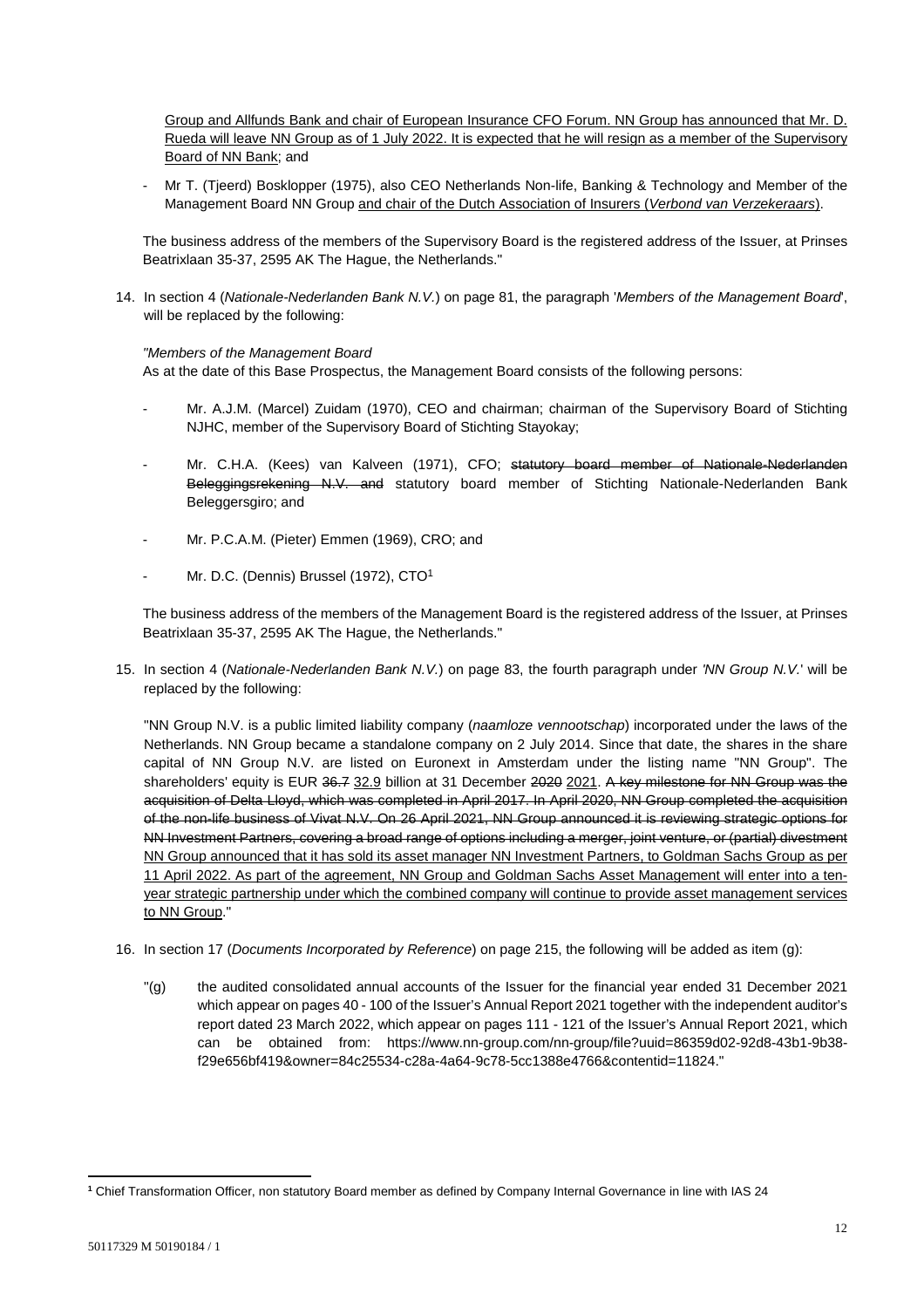## **2. GREEN COVERED BONDS**

- 1. In section 1 (*General Description of the Programme*) under '*Overview of the Parties and Principal Features of the Programme*' on page 9, the 'Use of Proceeds' column will be replaced by the following":
	- **Use of proceeds**: The net proceeds from each issue of Covered Bonds will be used by the Issuer for (i) its general corporate purposes If in respect of any particular issuance there is a particular identified use of proceeds, this will be stated in the applicable Final Terms or (ii) such other purposes as further specified in the Final Terms. In particular, if so specified in the applicable Final Terms, the Issuer will allocate the net proceeds from an offer of Covered Bonds specifically for the financing or refinancing of an Eligible Green Loan Portfolio under the Green Bond Framework, in accordance with certain prescribed eligibility criteria as set out in item 5(ii) of Part B (*Use*) of the applicable Final Terms.
- 2. In section 2 (*Risk factors*) on page 35 under paragraph A. *Risk related to the nature of the Covered Bonds*, the following will be added as a new sixth risk factor:

## "**A failure by the Issuer to use the net proceeds of any Green Covered Bond in accordance with the Green Bond Framework and/or any failure to meet the investment requirements of certain environmentally focused investors may affect the value and/or trading price of such Covered Bond**

The Issuer may issue Covered Bonds under the Programme where the use of proceeds is specified in the applicable Final Terms to be allocated to an Eligible Green Loan Portfolio, in accordance with certain prescribed eligibility criteria as set out in item 5(ii) of Part B (*Use*) of the applicable Final Terms. Any failure to use the net proceeds of any Series of Green Covered Bonds in accordance with the Green Bond Framework may affect the value and/or trading price of the Green Covered Bonds and/or may have consequences for certain investors with portfolio mandates to invest in green assets.

Prospective investors should have regard to the Green Bond Framework available at https://www.nngroup.com/investors/nn-bank/green-bonds.htm and must determine for themselves the relevance of such information for the purpose of any investment in such Green Covered Bonds together with any other investigation such investor deems necessary. The Issuer's Green Bond Framework may be amended at any time without the consent of Covered Bondholders. Any revisions or updates to the Green Bond Framework will be made available on the webpage mentioned above, but the Issuer will not have any obligation to notify Covered Bondholders of any such amendments.

In particular no assurance is given by the Issuer, the CBC, the Arranger or any Dealer that the use of such proceeds for any Eligible Green Loan Portfolio will satisfy, whether in whole or in part, any present or future investor expectations or requirements as regards any investment criteria or guidelines with which such investor or its investments are required to comply, whether by any present or future applicable law or regulations or by its own by-laws or other governing rules or investment portfolio mandates, in particular with regard to any direct or indirect environmental, sustainability or social impact of any projects or uses, the subject of or related to, any Eligible Green Loan Portfolio.

Accordingly, no assurance is or can be given that the Eligible Green Loan Portfolio will meet investor expectations or requirements regarding 'green', 'sustainable', 'social' or similar labels (including Regulation (EU) 2020/852 on the establishment of a framework to facilitate sustainable investment (the EU Taxonomy)), or that any adverse environmental, social and/or other impacts will not occur during the implementation of any projects or uses the subject of, or related to, any Eligible Green Loan Portfolio.

In connection with the Green Bond Framework, the Issuer has appointed Sustainalytics to provide and Sustainalytics has provided, a Second Party Opinion (SPO) confirming that the Green Bond Framework is substantially in compliance with the ICMA Green Bond Principles. The SPO aims to provide transparency to investors that seek to understand and act upon potential exposure to climate risks and impacts of the Green

"

"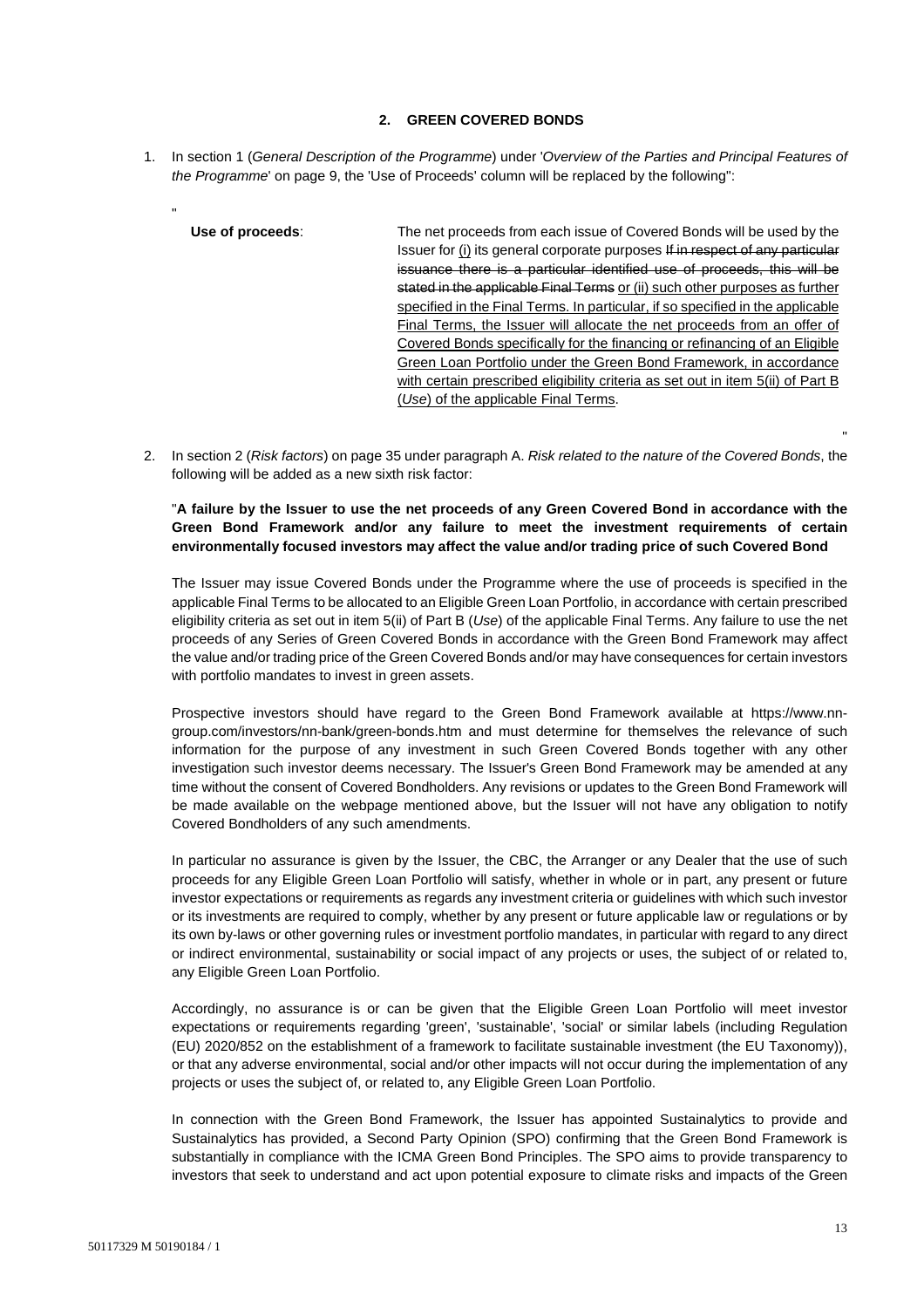Bonds issued under the Green Bond Framework (including Green Covered Bonds). The SPO is only an opinion and not a statement of fact. No assurance or representation is given as to the suitability or reliability for any purpose whatsoever of the SPO which may be made available, if any, in connection with the issue of the relevant Green Covered Bonds and in particular with any Eligible Green Loan Portfolio to fulfil any environmental, sustainability, social and/or other criteria.

The SPO is not, nor should be deemed to be, a recommendation by the Issuer, the CBC or any other person to buy, sell or hold the Green Covered Bonds. The SPO is only current as at the date that opinion is issued. Prospective investors must determine for themselves the relevance of the SPO and/or the information contained therein and/or the provider of the SPO for the purpose of any investment in the Green Covered Bonds. Prospective investors should be aware that the SPO will not be incorporated into, and will not form part of, this Base Prospectus or the applicable Final Terms which will complement this Base Prospectus and will not be issued in connection with an issue of Green Covered Bonds.

Currently, the providers of such opinions are not subject to any specific regulatory or other regime or oversight. However, pursuant to a proposal for a Regulation to create a 'European Green Bond Standard' published by the European Commission on 6 July 2021, providers of such opinions would be required to be registered and supervised by ESMA in the future. Furthermore, the Covered Bondholders will have no recourse against the provider of the SPO. A negative change to, or a withdrawal of, the SPO of the Green Bond Framework or the failure of Sustainalytics to obtain a registration with ESMA or to comply with any requirements imposed on it by the 'European Green Bond Standard' may affect the value of the Green Covered Bonds and may have consequences for certain investors with portfolio mandates to invest in the Eligible Green Loan Portfolio.

The Issuer expects that its Green Bond Framework will substantially adhere to the ICMA Green Bond Principles. The ICMA Green Bond Principles are a set of voluntary guidelines that recommend transparency and disclosure and promote integrity in the development of the green bond market. While the ICMA Green Bond Principles do provide a high level framework, there is currently no global market consensus on what precise attributes are required for a particular project to be defined as 'green' or 'sustainable' and therefore no assurance can be provided to potential investors that the Eligible Green Loan Portfolio to be specified in the applicable Final Terms will meet all investors' expectations regarding the sustainability performance or continue to meet the relevant eligibility criteria, including any future requirements or criteria laid down in the 'European Green Bond Standard'. Although the applicable Eligible Green Loan Portfolio is expected to be selected in accordance with the categories recognised by the ICMA Green Bond Principles and is expected to be developed in accordance with applicable legislation and standards there can be no guarantee that adverse environmental and/or social impacts will not occur during the design, construction, commissioning and/or operation of any such green or sustainable projects. Where any negative impacts are insufficiently mitigated, the Eligible Green Loan Portfolio may become controversial and/or may be criticised by activist groups or other stakeholders.

In the event that any such Green Covered Bonds are listed or admitted to trading on any dedicated 'green', 'environmental', 'sustainable', 'social' or other equivalently-labelled segment of any stock exchange or securities market (whether or not regulated), no representation or assurance is given by the Issuer, the CBC, the Arranger or any Dealer or any other person that such listing or admission satisfies, whether in whole or in part, any present or future investor expectations or requirements as regards any investment criteria or guidelines with which such investor or its investments are required to comply (including pursuant to the 'European Green Bond Standard'), whether by any present or future applicable law or regulations or by its own by-laws or other governing rules or investment portfolio mandates, in particular with regard to any direct or indirect environmental, sustainability or social impact of any projects or uses, the subject of or related to, any Eligible Green Loan Portfolio. Furthermore, it should be noted that the criteria for any such listings or admission to trading may vary from one stock exchange or securities market to another. Nor is any representation or assurance given or made by the Issuer or any other person that any such listing or admission to trading will be obtained in respect of any such Green Covered Bonds or, if obtained, that any such listing or admission to trading will be maintained during the life of the Green Covered Bonds.

While it is the intention of the Issuer to apply the proceeds of any Green Covered Bonds in the manner described in the relevant Final Terms, there can be no assurance that the relevant intended project(s) or use(s) the subject of, or related to, any Eligible Green Loan Portfolio will be capable of being implemented in or substantially in such manner and/or in accordance with any timing schedule and that accordingly such proceeds will be totally disbursed for the financing of the specified Eligible Green Loan Portfolio or the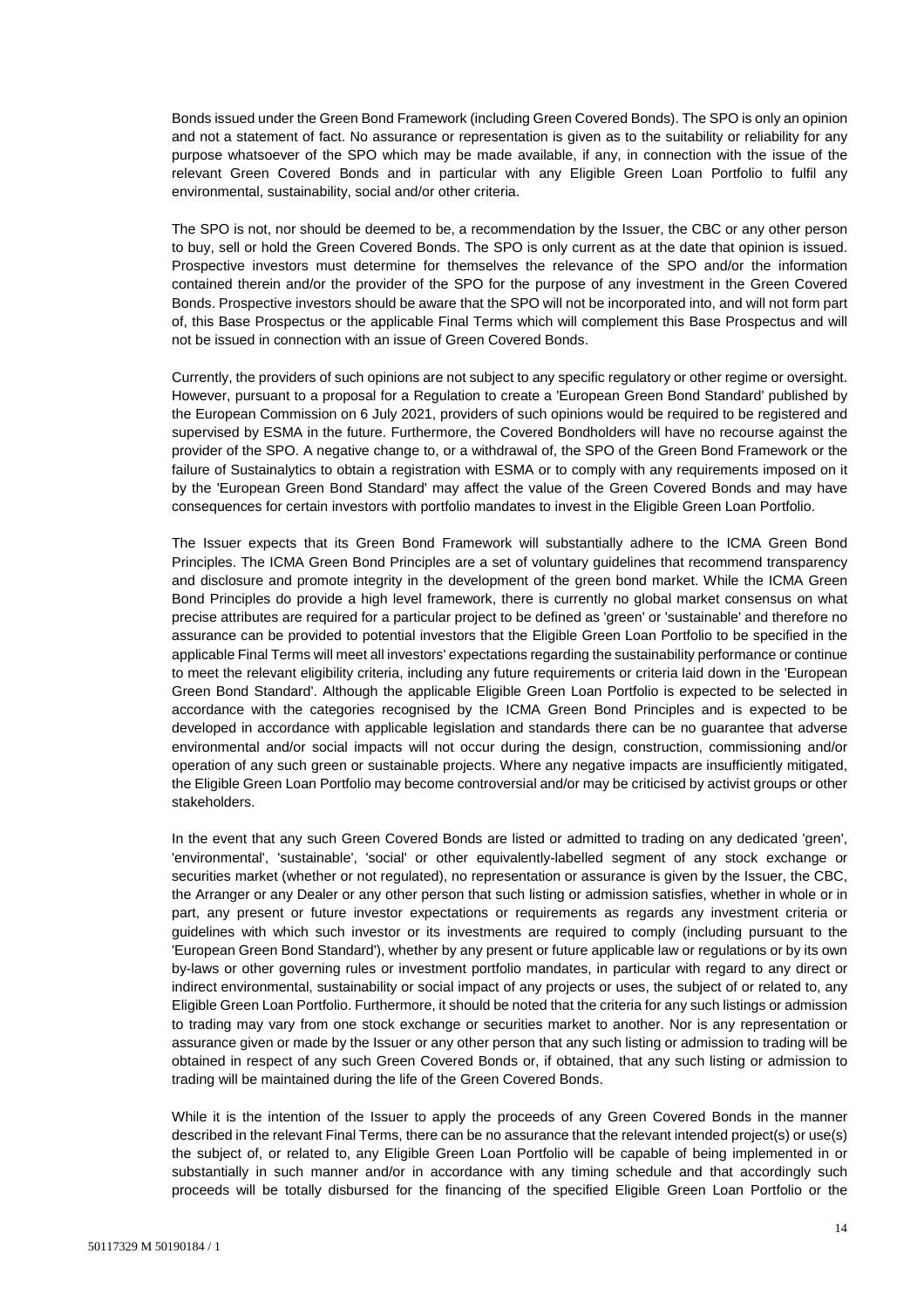refinancing thereof. Nor can there be any assurance that such financing or refinancing of the relevant Eligible Green Loan Portfolio will be completed within any specified period or at all or with the results or outcome (whether or not related to the environment) as originally expected or anticipated by the Issuer. The maturity of an Eligible Green Loan Portfolio may not match the minimum duration of any Green Covered Bonds. Any such event or failure by the Issuer as described above will not (i) give rise to any other claim or right (including the right to accelerate the Green Covered Bonds) against the Issuer, (ii) constitute an Issuer Event of Default under the Green Covered Bonds, a CBC Event of Default or other similar event or any Notification Event or Notice to Pay under the relevant Transaction Documents, (iii) lead to an obligation of the Issuer to redeem such Green Covered Bonds or be a relevant factor for the Issuer in determining whether or not to exercise any optional redemption rights in respect of any Green Covered Bonds.

Any such event of failure to apply the proceeds of any issue of Green Covered Bonds as aforesaid and/or withdrawal of the SPO attesting that the Issuer is not complying in whole or in part with any matters for which the SPO is providing an opinion or certifying on and/or any such Green Covered Bonds no longer being listed or admitted to trading on any stock exchange or securities market as aforesaid may have a material adverse effect on the value of such Green Covered Bonds and also potentially the value of any other Covered Bonds which are intended to be allocated to an Eligible Green Loan Portfolio and/or result in adverse consequences for certain investors with portfolio mandates to invest in securities to be used for a particular purpose.

Payments of principal and interest (as the case may be) on the relevant Green Covered Bonds shall not depend on the performance of the relevant Eligible Green Loan Portfolio nor shall (the holders of) Green Covered Bonds have any preferred right against such Eligible Green Loan Portfolio.

None of the Arranger or the Dealers will verify or monitor the proposed use of proceeds of the Green Covered Bonds issued under the Programme. Neither the Issuer, the CBC, the Arranger nor the Dealers make any representation as to the suitability for any purpose of the SPO or whether any Green Covered Bonds fulfil the relevant environmental and sustainability criteria."

3. In section 2 (*Risk factors*) on page 35 under paragraph A. *Risk related to the nature of the Covered Bonds*, the following will be added as a new seventh risk factor:

## "**A failure by the Issuer to transfer Green Eligible Receivables to the CBC whose aggregate Outstanding Principal Amount is at least equal to the Minimum Green Buildings Collateral Support Amount may adversely affect the value of the Covered Bonds and/or may have consequences for certain investors with portfolio mandates to invest in green assets**

Potential investors in Green Covered Bonds should be aware that if Green Covered Bonds are issued by the Issuer under the Programme, compliance of such Green Covered Bond with the ICMA Green Bond Principles and/or the Green Bond Framework only relates to the use of proceeds of such issue of Green Covered Bonds and does not relate to the cover pool. In relation to the cover pool, if the Issuer issues a Green Covered Bond under the Programme, pursuant to the Guarantee Support Agreement it shall procure that, as at the Issue Date of the relevant Series of Green Covered Bonds and for so long as such Green Covered Bonds are outstanding under the Programme, the portfolio transferred to the CBC comprises Green Eligible Receivables, whose aggregate Outstanding Principal Amount is at least equal to the Minimum Green Buildings Collateral Support Amount. However, any failure by the Issuer to procure the same would not be an Issuer Event of Default, a CBC Event of Default or other similar event under the Green Covered Bonds or any Notification Event or Notice to Pay under the relevant Transaction Documents.

Prospective investors in Green Covered Bonds should note the following:

- (i) Green Eligible Receivables provide support, indirectly through the Guarantee, to all Covered Bonds from time to time outstanding under the Programme (and therefore not merely to the relevant Series of Green Covered Bonds);
- (ii) the criteria for determining what 'residential green buildings' are, can, with (for example, as a result of a change in the Green Bond Framework) or without (for example, as a result of a change in the characteristics of the relevant Mortgaged Asset or a change in domestic or EU regulations or otherwise) the control of the Issuer or any member of the NN Group, change over time as a result of which the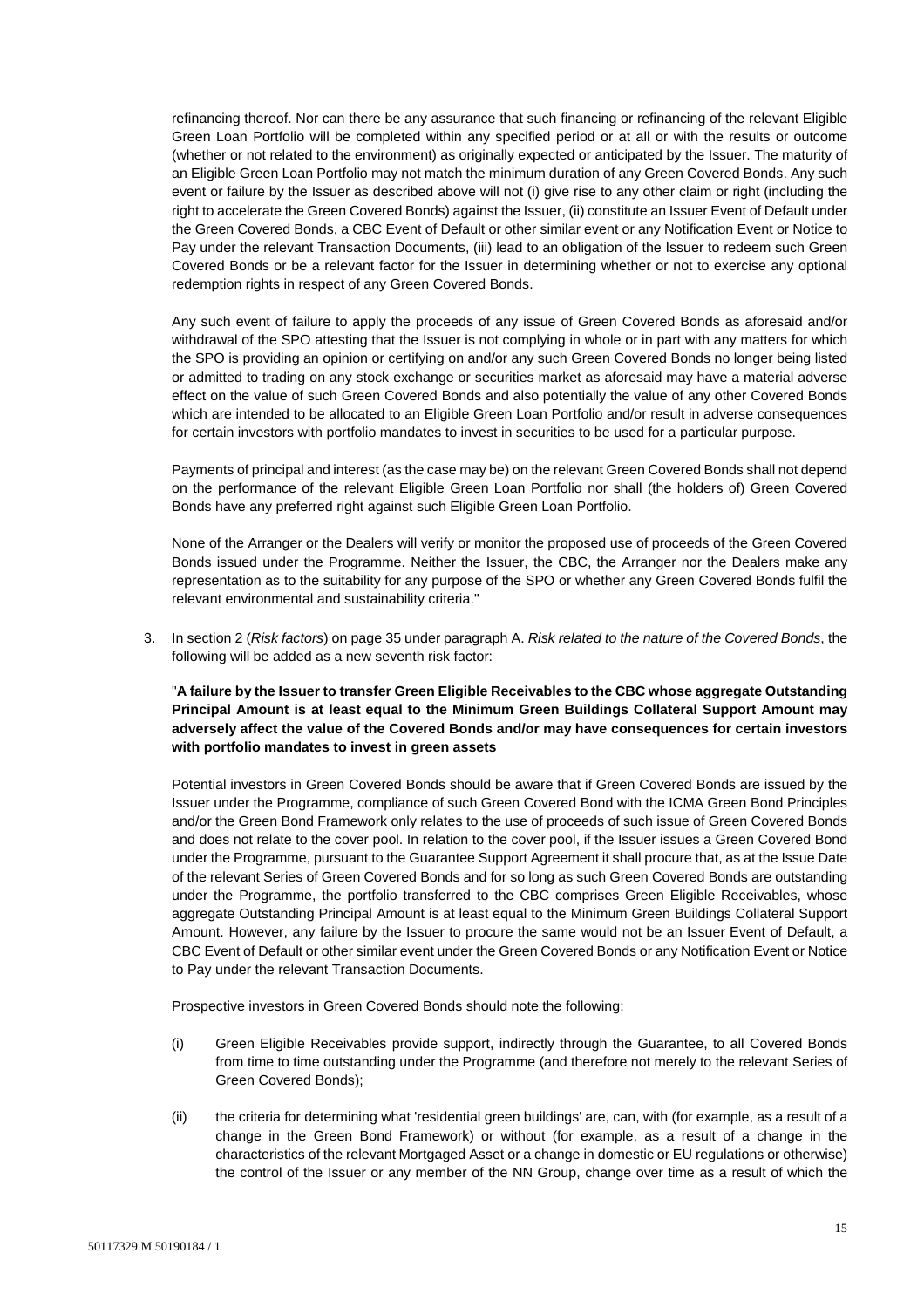relevant Eligible Receivables may not or no longer qualify as Green Eligible Receivables and therefore there may be insufficient Green Eligible Receivables (if any) in the portfolio to meet the Minimum Green Buildings Collateral Support Amount (as if it would be determined at such time);

- (iii) whether a Mortgaged Asset meets the criteria for qualifying as a 'residential green building' will be determined by or on behalf of the relevant Originator on the basis of factual information delivered by the Borrower at the time of application for the relevant Mortgage Loan or Further Advance which information may not be accurate or complete at the time that such information is provided or may no longer be accurate or complete at any time thereafter and neither the Issuer, the CBC nor the Originator assumes any obligation to monitor or verify (or cause to be verified by an auditor or other verification agent) whether such information is or remains accurate and complete and whether the relevant Eligible Receivable is or remains a Green Eligible Receivable for the purpose of the Programme or otherwise;
- (iv) there is no obligation included in the terms and conditions applicable to the Mortgage Loans that the Borrower must retain an 'energy performance certificate' or comply with any requirements in respect thereof;
- (v) a Green Eligible Receivable may at any time fail to meet the Eligibility Criteria resulting in it no longer being an Eligible Receivable or a Green Eligible Receivable under the Programme which in turn may result in there being insufficient Green Eligible Receivables transferred to the CBC to meet the Minimum Green Buildings Collateral Support Amount (as it would be determined at such time); and
- (vi) Green Covered Bonds will not necessarily qualify as "Green Securitised Bonds" under the ICMA Green Bond Principles given that the proceeds of the Green Covered Bonds may not be used to (re)finance Green Eligible Receivables forming part of the portfolio and the repayment of Green Covered Bonds will not necessarily be sourced from payments made by Borrowers in respect of Green Eligible Receivables (if any).

Each potential purchaser of any Series of Green Covered Bonds should determine for itself the relevance of the information contained in this Base Prospectus and the relevant Transaction Documents regarding the inclusion of Green Eligible Receivables in the portfolio as indirect support for all Covered Bonds under the Programme and whether such inclusion, together with any potential investment in Green Covered Bonds, would satisfy its investment policies and requirements. Also, any failure of a Green Covered Bond or Green Eligible Receivable to meet the relevant eligibility or investment criteria may adversely affect the value of the Covered Bonds and/or may have consequences for certain investors with portfolio mandates to invest in green assets."

4. In section 5 (*Covered Bonds*) under *'Form of Final Terms*' on page 101, Part B - item 5(ii) will be replaced by the following:

(ii) Use: […]

*(See "Use of Proceeds" wording in the Base Prospectus – if reasons for the offer are different from general corporate purposes or making profit and/or hedging certain risks or a specific allocation of proceeds is contemplated (including if the Issuer intends to allocate the net proceeds in such manner that the Covered Bonds qualify as Green Covered Bonds), will need to include those reasons here. If proceeds are intended for more than one use, will need to split out and present in order of priority. If proceeds are insufficient to fund all proposed uses state amount and sources of other funding. If in respect of a particular issuance there is a particular identified use of proceeds, further specify here. In case net proceeds are to be allocated for the Covered Bonds to qualify as* 

"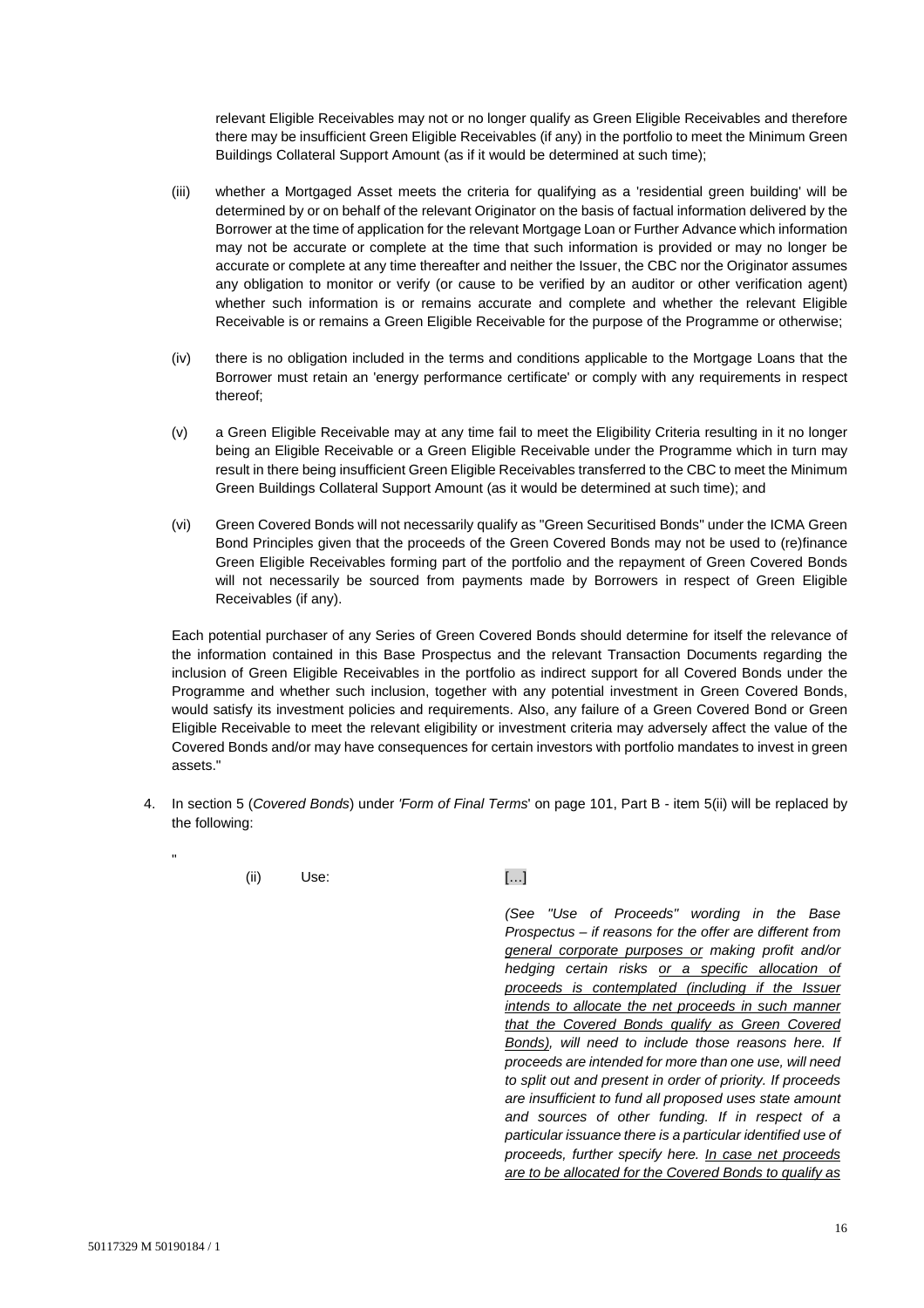*Green Covered Bonds, the net proceeds have to be used to finance and/or refinance an Eligible Green Loan Portfolio and further specify herein the category and prescribed eligibility criteria of the Eligible Green Loan Portfolio and the envisaged impact of such finance or refinance.*

"

5. In section 5 (*Covered Bonds*) a new sub-section will be included after '*Terms and Conditions of Covered Bonds*' and before *'Taxation in the Netherlands*' on page 140:

## "**USE OF PROCEEDS**

Unless specified otherwise in the applicable Final Terms, the net proceeds from each issue of Covered Bonds will be used by the Issuer for (i) its general corporate purposes or (ii) such other purposes as further specified in the Final Terms. If in respect of any particular issue there is a particular identified use of proceeds, this will be stated in the applicable Final Terms. The Issuer may issue Covered Bonds under the Programme where the use of proceeds is specified in the applicable Final Terms to be for the financing and/or refinancing of an Eligible Green Loan Portfolio, in accordance with certain prescribed eligibility criteria as set out in item 5(ii) of Part B (*Use*) of the applicable Final Terms.

The Issuer's Green Bond Framework may be amended at any time without the consent of Covered Bondholders. Any revisions or updates to the Green Bond Framework will be made available on the following webpage: https://www.nn-group.com/investors/nn-bank/green-bonds.htm, but the Issuer will not have any obligation to notify Covered Bondholders of any such amendments.

The Green Bond Framework is not incorporated in and does not form part of this Base Prospectus. In connection with the Green Bond Framework, the Issuer has appointed Sustainalytics to provide and Sustainalytics has provided, an SPO. According to the SPO, the Green Bond Framework is credible and impactful and aligns with the four core components of the ICMA Green Bond Principles as reflected in the Green Bond Framework.

None of the Arranger or the Dealers will verify or monitor the proposed use of proceeds of the Green Covered Bonds issued under the Programme (also see the risk factor '*A failure by the Issuer to use the net proceeds of any Green Covered Bond in accordance with the Green Bond Framework and/or any failure to meet the investment requirements of certain environmentally focused investors may affect the value and/or trading price of such Covered Bonds'*). Neither the Issuer, the CBC, the Arranger nor the Dealers make any representation as to the suitability for any purpose of the SPO or whether any Green Covered Bonds fulfil the relevant environmental and sustainability criteria. Each potential purchaser of any Series of Green Covered Bonds should determine for itself the relevance of the information contained in this Base Prospectus and in the applicable Final Terms regarding the use of proceeds and its purchase of any Green Covered Bonds should be based upon such investigation as it deems necessary."

6. In section 8 (*Guarantee Support*) under *'Transfers*' on page 164, the following new paragraph will be added as twelfth paragraph:

"If the Issuer issues a Green Covered Bond under the Programme, pursuant to the Guarantee Support Agreement it shall procure that, as at the Issue Date of the relevant Series of Green Covered Bonds and for so long as such Green Covered Bonds are outstanding under the Programme, the portfolio transferred to the CBC comprises Green Eligible Receivables, whose aggregate Outstanding Principal Amount is at least equal to the Minimum Green Buildings Collateral Support Amount. However, any failure by the Issuer to procure the same would not be an Issuer Event of Default, a CBC Event of Default or other similar event under the Green Covered Bonds or any Notification Event or Notice to Pay under the relevant Transaction Documents."

7. In section 8 (*Guarantee Support*) under *'Eligible Assets*' on page 168, the following new paragraph will be added: